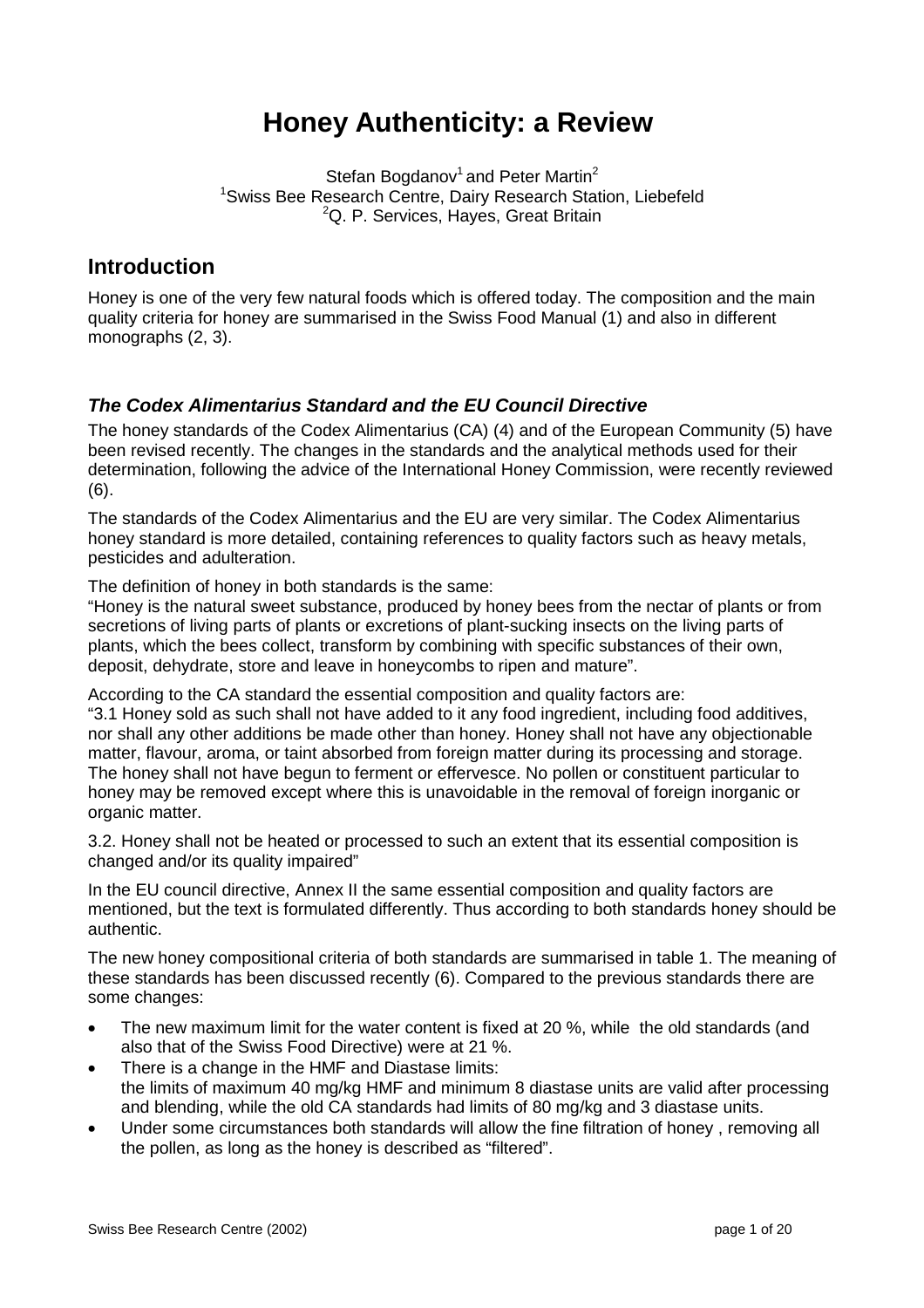In the present standards the humidity limit is lowered to 20 %, which is the same as in the previous Swiss Food Directive. Indeed in the present directive it had to be harmonised with the old European limit of 21 %.

In both standards it is remarked that the HMF and the diastase limits are valid after processing and blending of honey. This can be interpreted to mean that these two quality factors are not valid during the whole shelf life of honey. Indeed, it has been a concern of the honey trade for a long time, mostly in non – European countries, that these two quality factors are often not fulfilled in retail honey during the shelf life of the honey, especially during storage at higher temperatures.

The removal of pollen will make the determination of botanical and geographical origin of honey much more difficult, if not impossible unless the law in each member state permits inspectors to enter packing plants to take raw material samples and insists that packers keep full records proving traceability.

The compositional criteria for honey of both standards are very similar. However there are also some differences:

- The Codex Alimentarius standard refers only to retail honey and there is no special mention of baker's and industrial honey. This is planned to be added in a future addendum to the standard.
- In the EU Directive the quality criteria hydroxymethylfurfural (HMF) content, diastase activity and honey acidity are intended for application by commercial partners and governments, while according to the CA standard they are only for voluntary application between trade partners.
- According to the EU Directive honey is referred to as a product of Apis mellifera, the European honey bee, while the Codex Alimentarius honey is defined as a product of all honey bees.

The honey definition of the Codex Alimentarius is more correct, as different honeys are offered on the world market, with a predominance of course of *Apis mellifera* honey. Indeed, a major part of Asian honey is produced by the Asian bee, *Apis cerana*. The honey, produced by that bee has a composition similar to that of the *Apis mellifera* honey, but has a higher water content and no special compositional criteria have been established.

The methods used for the determination of the quality factors are described only in CA standards, while the EU Directive refers to the Codex methods without naming them explicitly, as is to be expected under the principle of subsidiarity.

The Swiss Food Legislation will have to adapt to the new honey Codex Alimentarius standard and the EU honey directive. From a methodological point of view no adaptations are necessary for the Swiss Food Manual, as the same methods, which are used for the new quality factors according to the Codex Alimentarius, are already part of the present Swiss Food Manual. On the other hand, the Swiss Food Directive has to be harmonised with the new CA standard and the EU directive.

## **Authenticity issues**

A major concern of food control is to ensure that honey is authentic in respect of the legislative requirements.

The authenticity of honey has two different aspects:

- Authenticity in respect of honey production
- Authenticity in respect of descriptions: geographical and botanical origin, 'natural', 'organic', 'raw' and 'unheated' honey

In determining honey authenticity both aspects should be considered.

There are several reviews on different honey authenticity issues (7-10). The objective of this review is to examine all authenticity issues and the methods used to prove authenticity. In order to make the review more readable and compact, an attempt is made to concentrate on the most important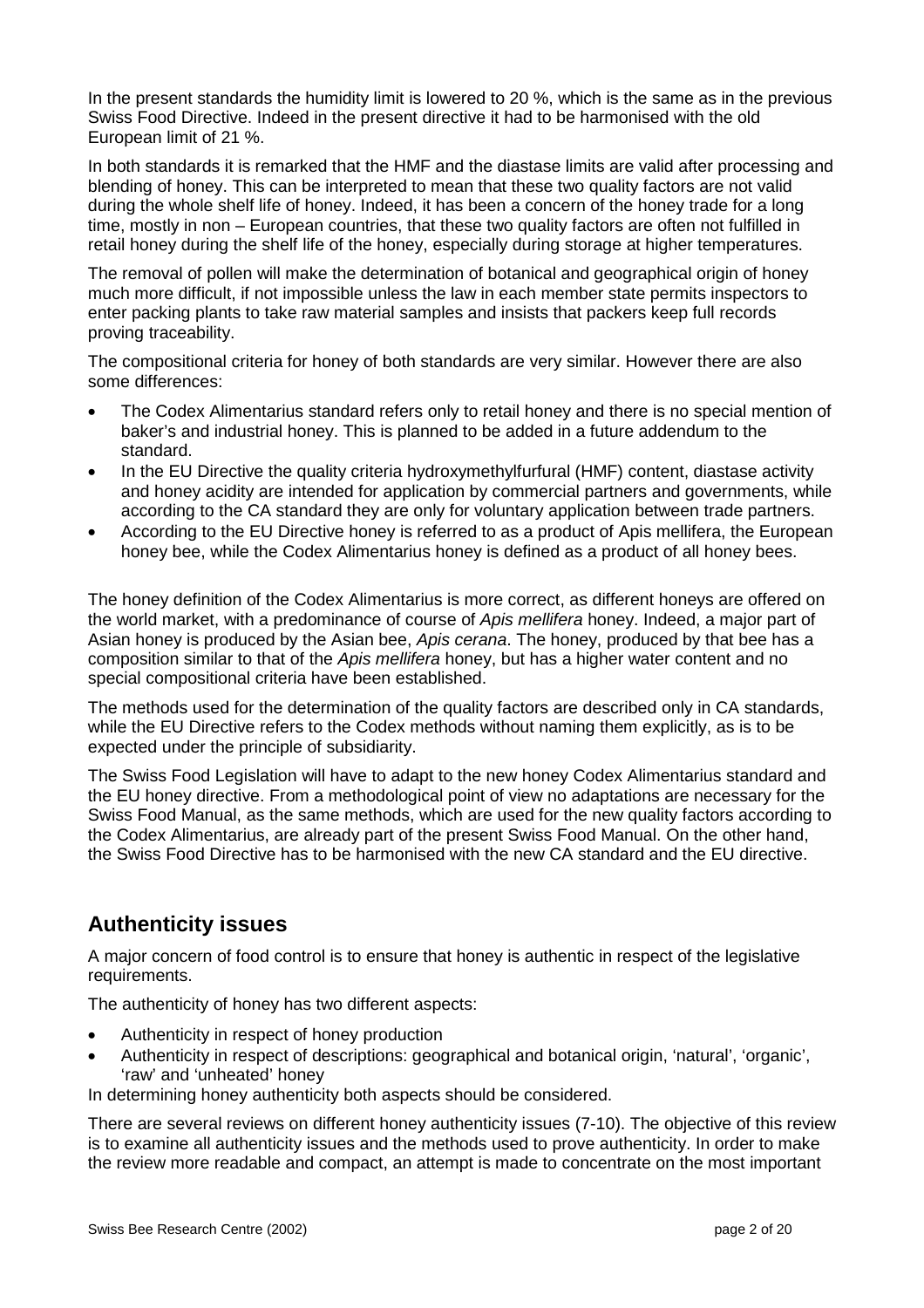issues, without giving too much detail. Researchers looking for greater details on methods and issues are advised to consult the cited references.

### *Authenticity of production*

Processing by the beekeepers and the industry

Retail honey has always been subjected to some form of processing during honey production. Today, most if not all commercial honey is produced by centrifugation. An appellation such as "harvested in the cold" is a mislabelling, since honey is harvested naturally at temperatures between 25-32<sup>0</sup>C, which is similar to the temperature in the beehive (35°C). Filtering of honey is an important issue. In the regulations of many European beekeeping associations, and also of the Swiss ones, the use of honey filters is prescribed. Beekeepers should harvest honey by using filters with a mesh size not smaller than 0.2 mm in order to prevent pollen removal. On the other hand, some packers, mostly in North America, will use smaller filters in order to filter out undesirable contaminants. According to the international honey legislation, such honey should be labelled as "filtered" (see Introduction).

However, the use of excessive heat for pasteurisation and liquefaction might have adverse effects on honey quality, e.g. loss of volatile compounds and reduction of enzyme activity. Pasteurisation to kill osmophilic yeast is carried out for 7.5 minutes at  $63^{\circ}$  or for 1 minute at  $69^{\circ}$ C, with rapid heating and cooling involved (11). Pasteurised honey should be labelled according to the Swiss food legislation, but appellations "pasteurised honey" are seldom seen, if ever, on retail honey pots.

The great majority of Swiss honey is harvested and marketed by the beekeepers. This honey is fresher and has taken less heat load than the non-Swiss honey, which has undergone subsequent heat treatments for liquefaction and filling purposes. There is a significant difference between the HMF and the invertase and diastase activities of these two honey classes (12).

Honey crystallisation can be influenced on an industrial scale by the Dyce procedure, to produce the so called creamed honey (13). A certain amount of a fine crystallised honey is mixed to liquid honey and the crystals are allowed to grow at  $14^{\circ}$ C. This procedure stabilises the honey consistency. This procedure will not change honey authenticity, as no foreign matter has been added or taken away from honey.

#### Addition of sweeteners

As a natural product with a relatively high price, honey has been for a long time a target for adulteration. Correct beekeeping practice ensures that sweeteners used to feed bees should not adulterate honey. This implies improper feeding of sugar during the honey flow or addition of sugars to honey. The following sweeteners have been used: acid inverted sugar syrups, corn syrups, syrups of natural origin such as maple, cane sugar, beet sugar, molasses, etc. In recent years, there has been a major adulteration problem in the world, concerning mainly Chinese honey (14,15). Presently these sweeteners are mainly bee feeding syrups, produced by the hydrolysis of maize, cane and beet sugar.

#### Harvesting of non-ripe honey, addition and removal of water

Normally, the water content of honey harvested in countries with a moderate climate is below 18 %. However, in some countries the harvested honey has more than 20 % water, due to climatic or harvesting conditions. Only honeys having less than 17.1 % water are regarded as safe (16). The Codex definition prescribes that the bees dehydrate and store the honey and leave it in the honeycomb to ripen and mature. This implies that the combs will be capped. In normal beekeeping practice there may be a few cells around the edge of a comb that remain uncapped but essentially the maturing process must have been allowed to occur. There are two instances which give rise to a water content high enough to require remedial action. In the United States some honeys may contain more than the 18.6% water limit prescribed by United States Department of Agriculture standards, even though they are derived from capped combs. The small excess of water may be removed by centrifuge or vacuum evaporator. In China and probably some other countries a practice occurs which results in a product which is difficult to equate with the Codex definition of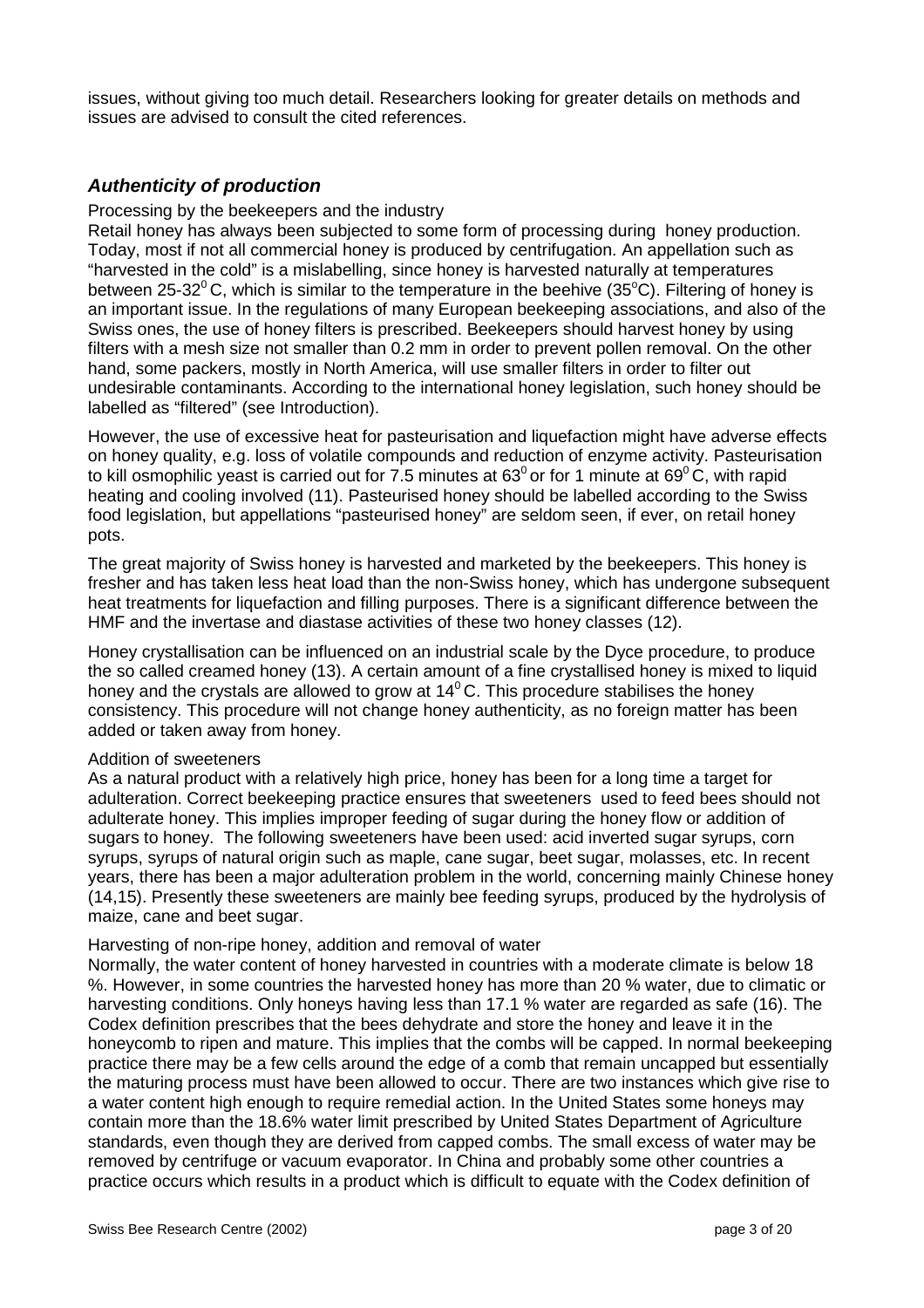honey. The nectar is harvested before the bees have had time to 'deposit, dehydrate, store and leave in the honey comb to ripen and mature'. The water content may easily be over 25%. This 'green' honey will easily ferment, often before it has had time to reach the factory for vacuum evaporation. It therefore ferments, resulting in a product with an off-taste, high levels of dead yeast, glycerol and butanediol (17) and also ethanol (18). There is a loss of aroma compounds in the drying process. Indeed, there are modern drying technologies that would add back to honey the aroma compounds, lost after the drying procedure.

Addition of water is probably not a realistic adulteration practice because of the fermentation risk, unless the water content was very low and was adjusted back to some agreed level such as 18.6% in the United States. Some packers would argue that it is legitimate to replace the small amounts of water lost during processing. The water content of honey can naturally be as low as 13.6% and as high as 23% depending on the source of the honey, climatic conditions and other factors. Fermentation does not usually become a problem in honeys with a water content less than 18%. The crucial criterion is that the honey be produced in a way compliant with the Codex definition.

## *Authenticity of origin and misdescriptions*

#### Misdescription of botanical source

Bees forage different plants, so that honey is always a mixture of different sources. When higher prices are paid for certain types of honey, beekeepers and honey packers will often designate the botanical source of the honey. The International Honey Commission is presently working on the establishment of quality criteria for the most important European unifloral honeys.

World-wide light honeys like orange blossom or acacia honey achieve higher prices than honey blends or other unifloral honeys. On the other hand, in different countries, other unifloral honeys will achieve higher prices, depending on customer preference. Blossom honeys (with some exceptions) should have an electrical conductivity of less than 0.8 mS/cm (table 1). Currently, the honey floral type is judged on bases such as sensory analysis, pollen and chemical analysis. As the pollen content is subject to considerable variation, judgement of the honey is based on a combination of several quality criteria.

In some central European countries like Germany, Switzerland and Austria honeydew honeys achieve generally higher prices than blossom honeys. Although honeydew honeys contain microscopically visible "honeydew elements" like algae and fungi, there are no quantitative microscopic quality criteria. Honey is labelled as "forest" or "honeydew" or "fir" on the basis of sensory judgement and electrical conductivity measurements. For honeydew honeys the norm of a minimum of 0.8 milli Siemens/cm (mS/cm)has been adopted in the world standards (table 1). Fir honeys have generally conductivity values greater than 1 mS/cm (19,20). However, there are no internationally accepted quality criteria for the different types of honeydew honeys and such are fixed in individual countries.

## *Misdescription of the geographical and the topological source*

Generally, in Western Europe honey imported from China or Latin America has a lower price than the locally produced honey. Differences persist also between countries in Europe and also between geographical regions. Thus there is a financial interest in mislabelling honeys. Pollen analysis and a number of chemical methods have been used for the characterisation of the geographical origin of honey.

In the routine control of honey the geographical origin is often checked by pollen analysis as it requires only inexpensive instrumentation. In many countries pollen analysis of the locally produced honeys is regularly carried out and the pollen specialists there have a precise knowledge of the pollen spectrum of the honeys of their country. In food control pollen analysis is very efficient for the differentiation of honeys produced in distinctly different geographical and climatic areas. If the geographical differences are less pronounced, the determination of the pollen spectrum will generally not yield a confident authenticity proof. Also it has to be borne in mind that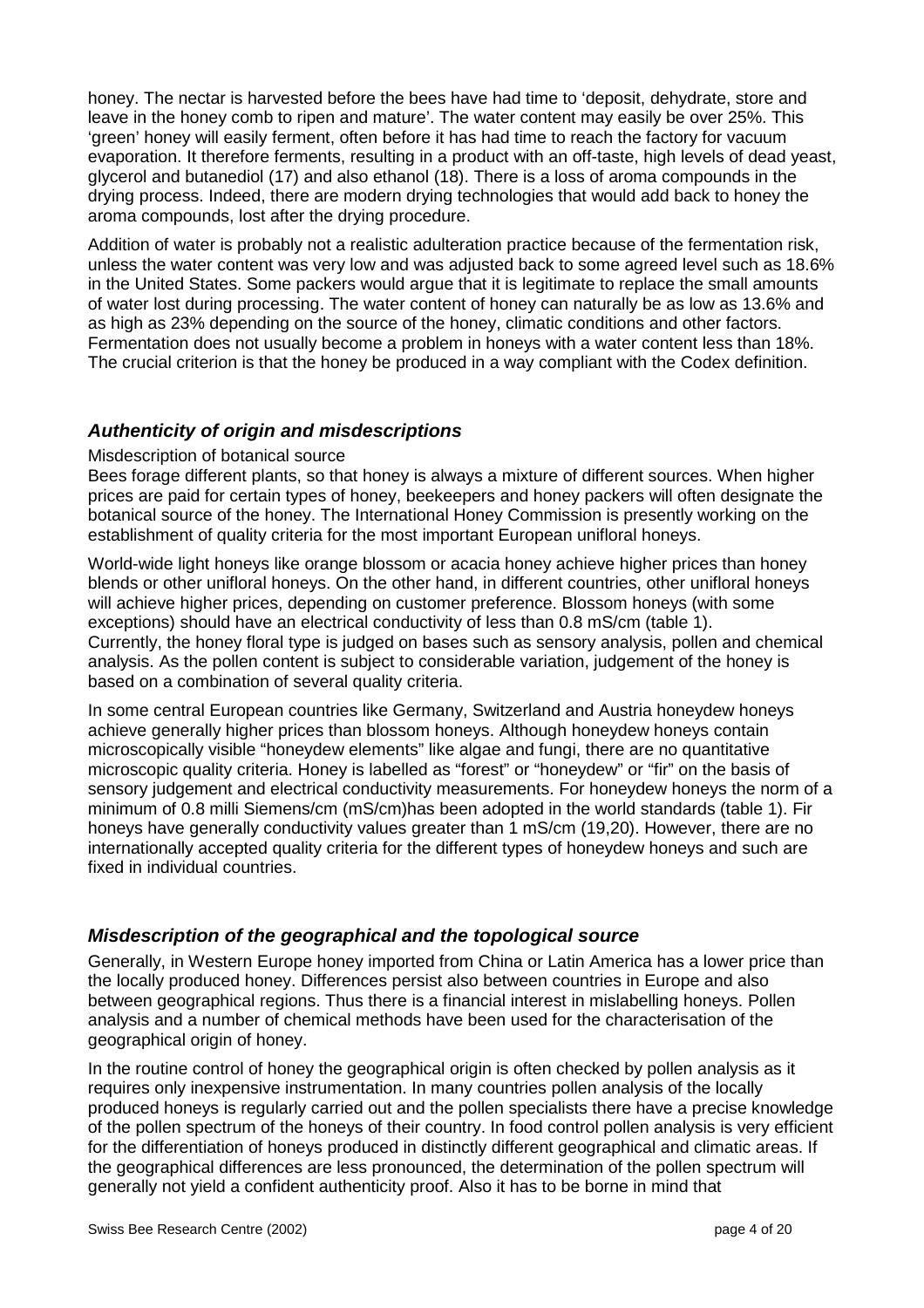melissopalynological methods will not meet the quality standards for a modern validated and quality assured analytical method. The methods are based on experience and are thus subjective and have not been tested by modern proficiency test trials. The use of computerised methodology for pollen analysis is very promising.

It may be possible to characterise honeys from different topographical regions within definite, relatively small geographical areas by the measurement of common chemical parameters and subsequent evaluation with modern statistical methods (see method section).

## *Misdescription of the entomological source.*

The present EU Directive definition defines honey as derived from *Apis mellifera,* while according to the Codex standard honey is the product of all honeybees. *Apis mellifera*, originally indigenous to Africa and Europe, has been introduced into major exporting countries such as China, where honey is also produced from *Apis cerana.* This has created two problems which need resolution. It is necessary to characterise the honey from species other than *Apis mellifera* so that the honey from these species can be accepted in international trade either as indistinguishable from *Apis mellifera* honey (*Apis cerana,* the Asian bee) or with compositional limits of its own (*Apis dorsata,* stingless bees). Indeed, it is planned that the honeys of bees others than *Apis mellifera* also be characterised and a Codex standard for these honey types be established.

## *Organic, raw or unheated honey*

Recently a European (21) and a Swiss (22) regulation for the production of organic honey have been established. As with all organically produced food, the control of organic honey implies only the beekeeping procedures and not the honey quality. As a consequence, no testing regime can decide if a honey is organic or not. However, the presence of veterinary drug residues will definitely demonstrate that organic production methods have not been used and will thus expose the mislabelling of a sample as organic. An appellation of 'natural' honey is a mislabelling, since honey is natural by definition.

Fresh honey has a very low hydroxymethylfurfural (HMF) level and will still contain its natural level of enzymes. Appellations "fresh" "raw" or virgin honey indicate that honey is fresh and unheated. In the EU an appellation "virgin honey" has been proposed (23). Such honeys should have a maximum HMF content of 25 mg/kg. There are also suggestions that the HMF level of raw. unheated honeys should be below 15 mg/kg, while the invertase activity should be higher than 10 Hadorn units (1,24). Different European beekeeping associations have accepted the latter quality criteria for their specially labelled honeys.

## **Methods for testing the authenticity of honey due to effects during honey production**

The methods for testing the different authenticity issues are summarised in table 2.

## *Addition of sugars*

Depending on their origin, sugars added are divided into two types: C3 and C4. Sucrose and the natural sugars of honey belong to the C3 type while cane sugar and sugars produced from the hydrolysis of maize starch are of the C4 type. Many different methods have been proposed for detecting honey adulteration with sugar. However, most of these methods have not been found useful in practice (9). Here only the methods with proven or promising efficacy will be discussed.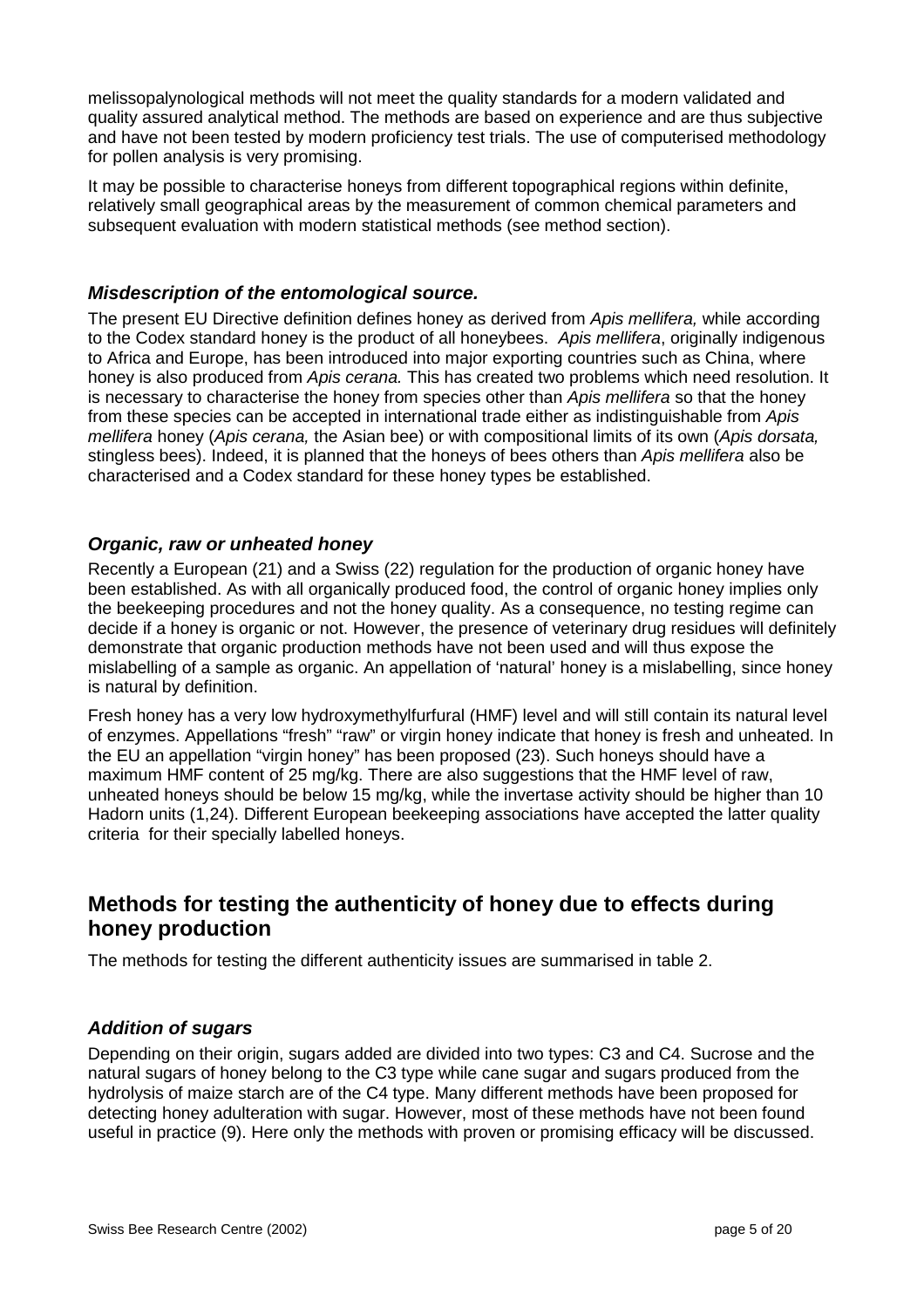## *Adulteration by cane and maize syrups*

#### Isotope tests

Maize and sugarcane metabolise by the Hatch-Slack or C4 metabolic pathway. As a result, sugar syrups derived from them exhibit a  ${}^{13}C/{}^{2}C$  ratio, expressed as a  $\delta$  value, different from that of honey the sugar of which is derived via a C3 pathway. The  $\delta$  value of C4 syrups is close to –10‰ while the average value for honey is - 25.4 ‰. The original method for measuring the <sup>13</sup>*C/*<sup>12</sup>*C* ratio (25,26) has been improved with the introduction of a protein internal standard (27-29). The method currently used, with or without an internal standard, allows the detection of 7-10 % adulteration with cane sugar or maize syrups. Besides the measurement of the <sup>13</sup>*C/*<sup>12</sup>*C* ratio, deuterium NMR (30,31) can be determined to yield a greater certainty in the interpretation of the <sup>13</sup>*C/*<sup>12</sup>*C* measurement. There are a number of other papers reporting the isotope ratios of honeys of different botanical and geographical origin (30-35).

#### Determination of sugars

This area has been recently extensively reviewed (36). Maize syrups like high fructose corn syrup (HFCS) often contain trace amounts of higher oligosaccharides, which are naturally not present in honey. The measurement of the maltose/isomaltose ratio (37,38) proved some, if not complete efficacy for the determination of adulteration with HFCS syrups. However this method has not been validated for reliable determination of sugar syrup adulteration. The reason is that the composition of these syrups is constantly changing, thus making the detection of adulteration difficult, independent of the type of syrup. HFCS sugars have been determined by isolation of the specific oligosacharides by preparative HPLC, followed by quantitation by analytical HPLC (39). This method is very labour intensive and was not used for practical honey control. Separation of sugars by ion chromatography (40), GC (41,42) or micellar electro-kinetic chromatography (43) have been used for the detection of HFCS sugars. Carbohydrate adulteration testing has also been carried out with  $13^{\circ}$ C-NMR spectroscopy (44). The determination of sugars has to be updated to be able to detect the actual oligosaccharide composition of the HFCS syrups.

## Routine microscope and physico-chemical methods

The determination of routine parameters allows a cheap and quick screening of doubtful honeys, which then can be tested with more sophisticated and expensive techniques.

The detection of specific microscopically visible constituents of cane sugar can be used as a cheap screening method for the detection of this type of sugar adulteration (45). This test is cheap and simple and can be used as a screening test before carrying out the more expensive isotope test.

In sugar adulterated honeys some chemical parameters such as enzyme activities, HMF content, ash content, electrical conductivity and proline content are lowered. These changes might indicate possible adulteration, if the normal variation of these parameters in different honeys is taken into account when interpreting the test for adulteration. Indeed, proline was suggested as a quality criterion for honey with respect to sugar adulteration. It was proposed that natural honeys should have a proline content of more than 180 mg/kg (46). A lower proline content could mean that the honey has been adulterated with sugar. However, this value can be higher for certain honeys, as the proline content depends on the honey type. Also, it should be borne in mind that some of these parameters like HMF and enzyme activity will change on heating and storage. Routine analysis of the sugar spectrum by HPLC or GC can also give some information on possible adulteration. Honeys adulterated by feeding of sucrose to the bees have an increased concentration of sucrose and erlose (47). However, it should be borne in mind that sucrose decreases rapidly with time, and also the erlose concentration will change slowly upon storage (47). On the other hand, certain honeys such as citrus, acacia, rhododendron, honeydew and others have a higher natural content of this sugar (48).

#### Other methods

A number of other methods have been described for the proof of adulteration of honeys by sugars. However, most of them have not proved useful (9). An interesting method for the detection of adulteration by beet sugar by means of testing for sugar bisulfite derivatives was developed in Russia (49) but upto the present time there is no experience with this method in other countries. Recently FTIR spectroscopy was used for testing honey adulteration by inverted beet sugar (50).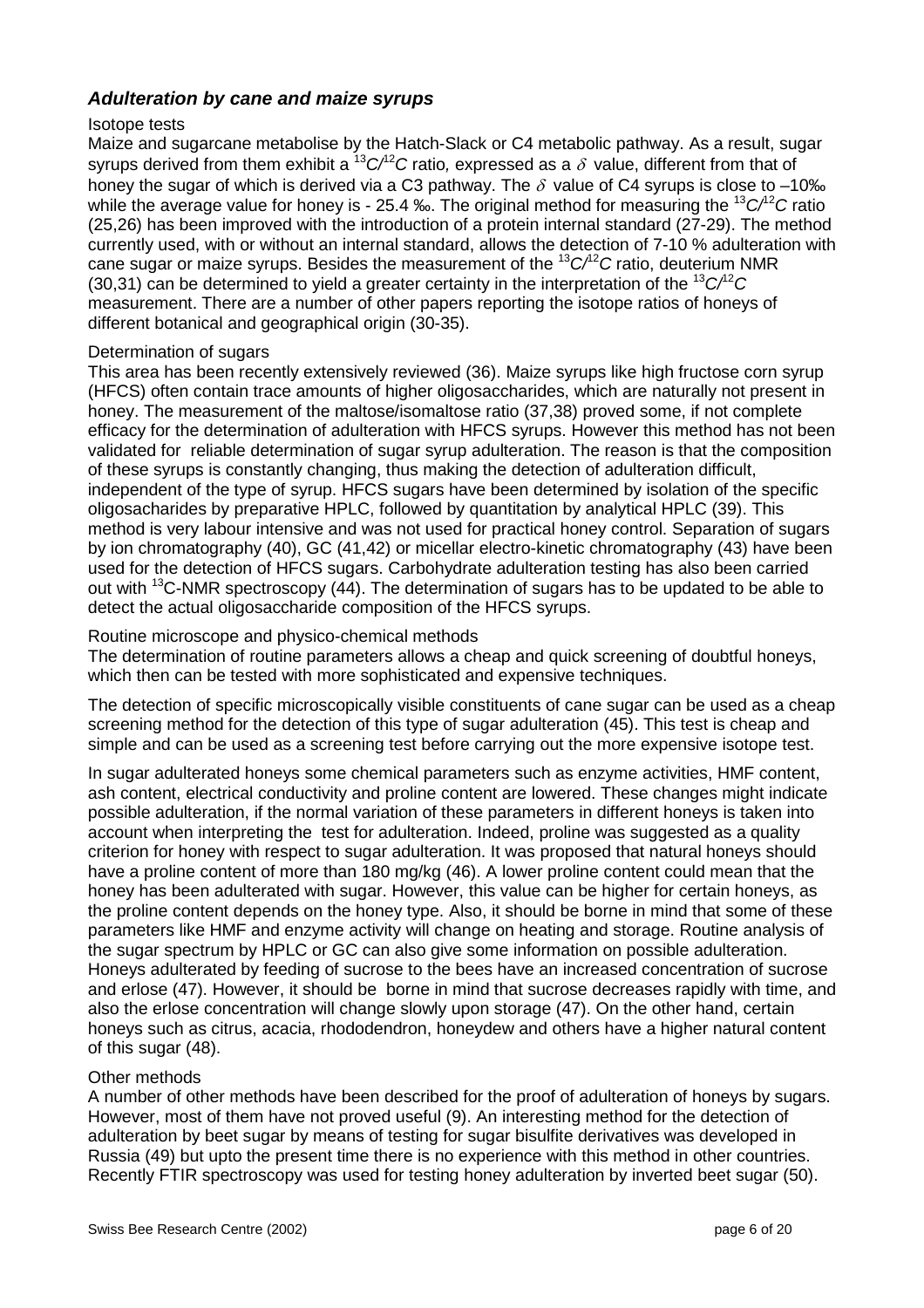This method is based on the honey dilution effect of added sugars and might not be the universal method needed to prove adulteration of all different types of honeys. Also, it has been used for model studies and its utility remains to be tested with different honeys.

## *Harvesting of honey with high humidity, addition of water*

Harvesting of honey with high humidity, or subsequent addition of water to honey can result in honey fermentation and spoilage (see authenticity issues). Honey spoilage can be tested by a microscopical yeast count (51), by measuring glycerol (52), butanediol or ethanol (53). The last two methods based on enzymatic determinations are quick and inexpensive. A limit of 300 mg/kg glycerol has been proposed for blossom honey (17). Honeydew honeys have higher glycerol content (17) and a limit for these honeys has not yet been proposed. A limit of 150 mg/kg ethanol has been suggested for Spanish (53) and also for Italian (54) blossom honey.

## **Methods for testing authenticity in respect to descriptions**

The different methods are summarised in table 3.

## *Botanical origin*

#### Pollen analysis

Pollen analysis (melissopalynology) with light microscopy was the first method used to determine the botanical origin of honey. It has the advantage that it needs only inexpensive instrumentation. The drawback is that it needs highly specialised personnel and cannot for the time being be aided by computers for more efficient assessment of data. The International Commission of Bee Botany set the methodology (55) which is in the process of revision in the work programme of the European Honey Commission. Pollen analysis can be qualitative and quantitative. Generally, for the determination of the botanical and geographical origin of honey qualitative pollen analysis is carried out. Here the percentage representation of the different pollen types is determined. Pollen analysis is based on the individual knowledge and appreciation of each pollen analyst and is thus subjective to a certain extent. Recently pollen analysis ring trials for the determination of the precision were carried out (56). The precision for the determination of certain pollen types was comparable to the precision determined for the measurement of chemical parameters. The criteria for the percentages of the dominant pollens of different unifloral honeys were set 30 years ago (55). However, the pollen content of nectar varies to a very large extent. For example, according to this standard citrus honey should have at least 10 % of citrus pollen, rape honey is expected to contain more than 45 % rape pollen, while a chestnut honey must contain more than 90 % of chestnut pollen. These figures can also vary depending on the relative content of the accompanying pollen. Indeed, practical experience has shown that the present melissopalynological quality criteria for unifloral honey figures are not valid for all honey. Thus, presently, pollen analysis is used in combination with the sensory and chemical analysis of the unifloral honeys.

#### Determination of routine physico-chemical parameters

The determination of quality parameters by modern analytical methods (57) is now routinely used for the determination of the botanical origin of honey. Of all quality parameters measurements of electrical conductivity and of the fructose and glucose content, providing the fructose glucose ratio, are most useful. The determination of electrical conductivity is the fastest method for routine honey control. Values for blossom and honeydew honeys have been recently accepted in the Codex honey standard and in the EU Directive for honey (5,6) as a criterion of the differentiation between blossom and honeydew honeys. Also, electrical conductivity values of the most important unifloral honeys of the world have been compiled recently (7). However, by using linear discriminant statistical analysis of different honey quality parameters ( sugars, electrical conductivity, optical rotation, nitrogen content) a good separation between unifloral honeys (58-60) can be achieved.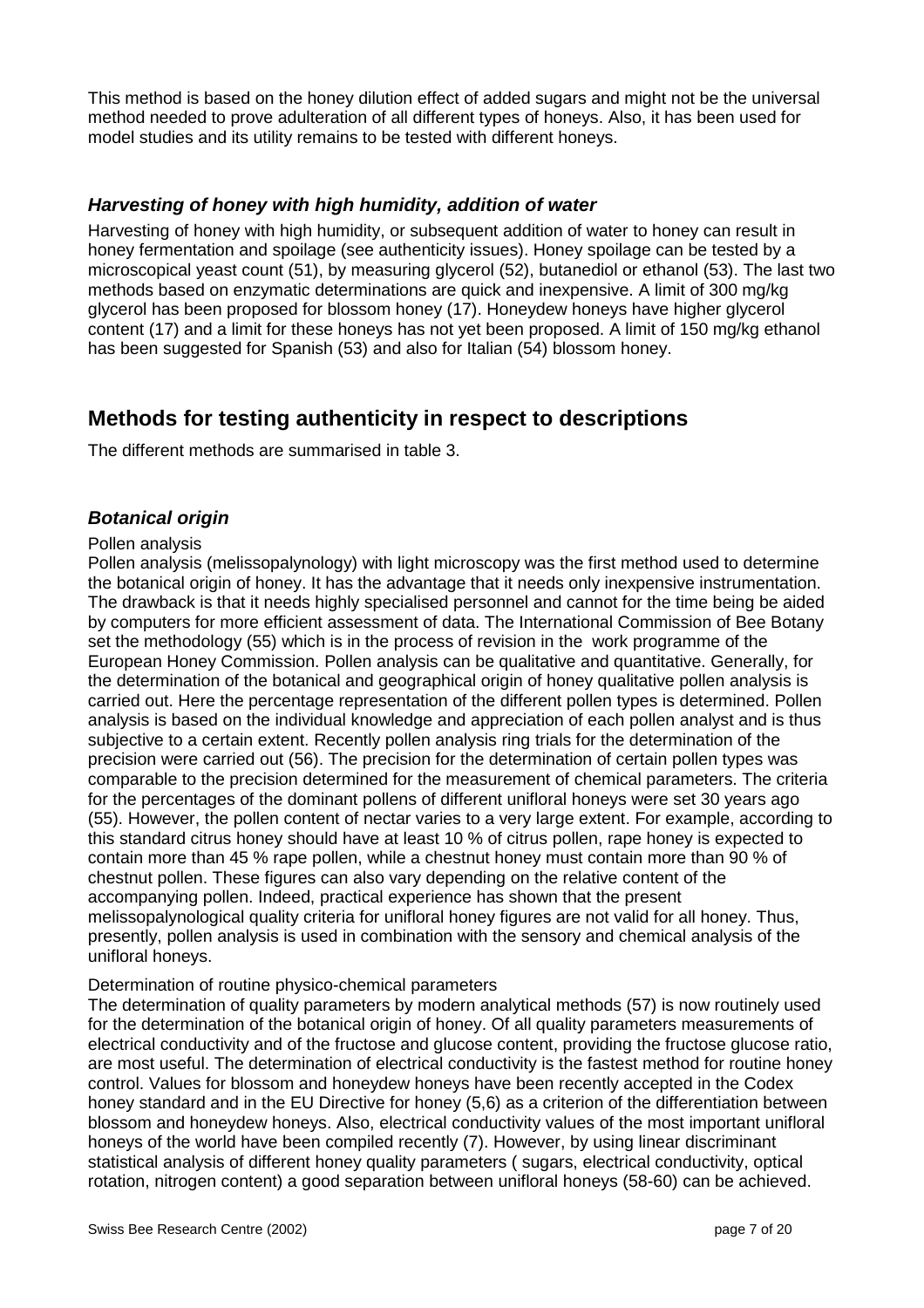Also, honeydew and blossom honeys can be distinguished by the same approach (12,61). However, it should be noted than these methods have been used for research purposes and their utility for routine purposes is doubtful.

#### Determination of other parameters

Although chemometric analysis will discriminate between different unifloral honeys, it will not differentiate between polyfloral and unifloral honeys by discriminant analysis using routine quality parameters, because of the great variation of parameters in polyfloral honeys. For this purpose the use of specific unifloral markers is necessary.

#### Determination of carbohydrates

Determination of the whole honey spectrum, especially of a great number of minor oligosaccharides by capillary gas chromatography (62,63) and HPLC (39, 64-66) has some discriminant capacity for the differentiation of unifloral honeys. With normal chromatographic methods, capable of determining the main oligosacharides, it is not possible to differentiate the unifloral honeys, although there are some differences between unifloral honeys. Even using very thorough separation of the sugars the oligosaccharide patterns of different unifloral honeys seem very similar (67). As the minor sugars are the product of honey enzymes of bee origin, minor oligosaccharides are most probably not specific markers of unifloral honeys. The differences encountered in the different unifloral honeys are probably due to different invertase activities, as this enzyme causes most sugar transformations, also the building of most honey oligosaccharides. Moreover, the activity of this enzyme is very heat and storage dependent; this will inevitably cause a great variation of the concentration of honey oligosaccharides.

## *Determination of aroma compounds and phenolics*

Aroma compounds and flavonoids have been used as specific markers for unifloral honeys. Extraction of honey aroma by organic solvents for the quantitative analysis of honey and subsequent determination of the honey aroma spectrum have shown differences between unifloral honeys (8,9). However the extraction of volatiles is not suitable for routine testing of the botanical origin of honey because it is too time consuming. Dynamic head-space analysis of honey aroma can be useful for routine authenticity testing of the botanical origin of honey and it has been used with promising results (68-70). From these results it seems probable that less volatile components are more typical for the different botanical sources of honey. Another new technique is the use of SPME (Solid Phase Micro Extraction) for the analysis of aroma compounds. It has the advantage over dynamic head space that it has an increased sensitivity and that less volatile aroma compounds can be analysed. This technique has been successfully used for the determination of honey volatiles of unifloral honeys (71, 72).

Phenolics are another class of compounds which have been used for the proof of botanical origin. Recently, the use of these compounds for the determination of the botanical origin of honey has been extensively reviewed (73). It seems that there are typical markers for some unifloral honeys, e.g. methyl anthranilate and hesperitin for citrus honey, kaempferol for rosemary honey, which can be used successfully for authenticity testing. On the other hand, many unifloral honeys do not have specific markers. Also, the fact that many phenolics originate from propolis, which also varies independently of the honey nectar origin, will make the search for new markers difficult.

## *Determination of other minor honey constituents*

Unifloral honeys differ to a certain extent in their content of amino acids (74-76) and trace elements (77-79). Determination of a number of chemical parameters including water activity, free amino acid composition, reducing sugars, total sugars and pH and subsequent evaluation by chemometric methods allowed the differentiation between different Italian unifloral honeys (80).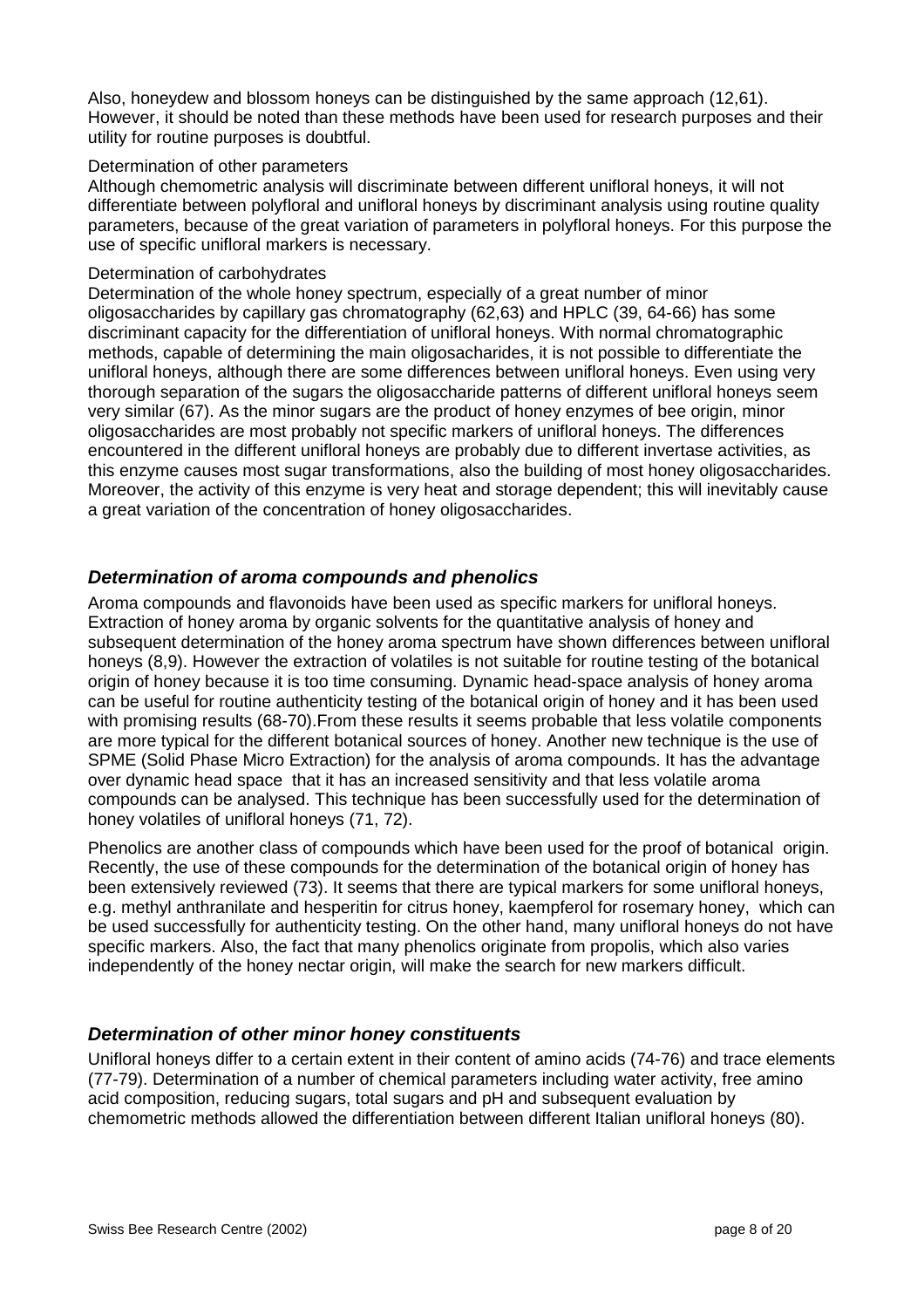## *Methods for testing the authenticity of geographical origin*

#### Pollen analysis

Pollen analysis is also used to determine the geographical origin of honey. The possibilities of pollen analysis for the determination of the geographical origin of honey have been reviewed recently (81). Indeed, the differences of the pollen spectrum between honeys from quite different geographical and climatic zone are easy to detect. However, if the geographical zones are closer, differences are more difficult to distinguish. In such cases more sophisticated melissopalynological methods should be used. In recent years pollen analysis has been successfully used for the determination of honeys originating from close geographical zones by the use of special software for pollen analysis (82) and statistical discriminant analysis (83-84) and cluster analysis (85). No ring trials concerning the determination of accompanying pollens and on the assessment of geographical origin using these pollens, have been carried out up to the present.

#### Determination of routine parameters

The determination of routine quality parameters like hydroxymethylfurfural (HMF) content and honey enzyme activity (invertase, diastase) reflects honey freshness. These parameters will differ when they are determined in locally sold and imported honey (12). Indeed, in Western Europe the locally produced honeys are mostly unheated and will reach the consumer during the honey production year while the imported honey has been heated and stored for longer periods before reaching the market.

By chemometric combination of different parameters such as water, proline, ash content, electrical conductivity, acidity (free and lactone), pH, HMF, diastase and sugars a good separation of honeys from different geographical regions of Spain was achieved (86-90). However, the practical importance of the above mentioned chemometric classifications is questionable as the botanical origin of honey was mostly not considered. Also, it should be borne in mind that some parameters such as HMF, diastase and the content of individual sugars are storage- and heat-dependent.

#### Determination of other parameters

The determination of trace elements is widely used in food authenticity studies, also in relation to the geographical origin (91). First studies with a radioactivation method in French and Hungarian honeys were carried out in 1974 (92). By a combination of several elements it was possible to differentiate between acacia honeys from the two countries. Analysis of trace elements by atomic spectrometry in Spain showed that these honeys could be classified by the content of trace elements (93, 94).

Analysis of amino acids is another promising method. In different studies it was shown that differences in the amino acid spectra could distinguish between honeys from different geographical origins (95-97). However in these studies, as in many others, the differences in the botanical origin of the honeys studied were not considered.

Flavonoids, which are known to be markers of the botanical origin of honey, can also serve also as markers of the geographical origin of honey (73).

In recent work it was shown that pyrolysis GC is a promising technique for the differentiation of honey geographical origin (98). The drawback is that sophisticated instrumentation is used and thus for the present time the method is unsuitable for routine honey control.

The analysis of contaminants such as heavy metals and insecticides can also give information on the geographical origin of honey. Indeed, honey has been proposed as a biological indicator for contamination with heavy metals (99,100)) and pesticides (101, 102) of certain geographical areas. However, the measurement of contamination parameters has not been especially used as a geographical indicator for honey.

## *Proof of other authenticity issues*

By definition retail honey should not be overheated. Changes of honey quality resulting in overheating are not permitted and such honey has to be used as baker's or industrial honey. In the EU honey legislation there are limits for the HMF content and for the diastase activity (table 1.).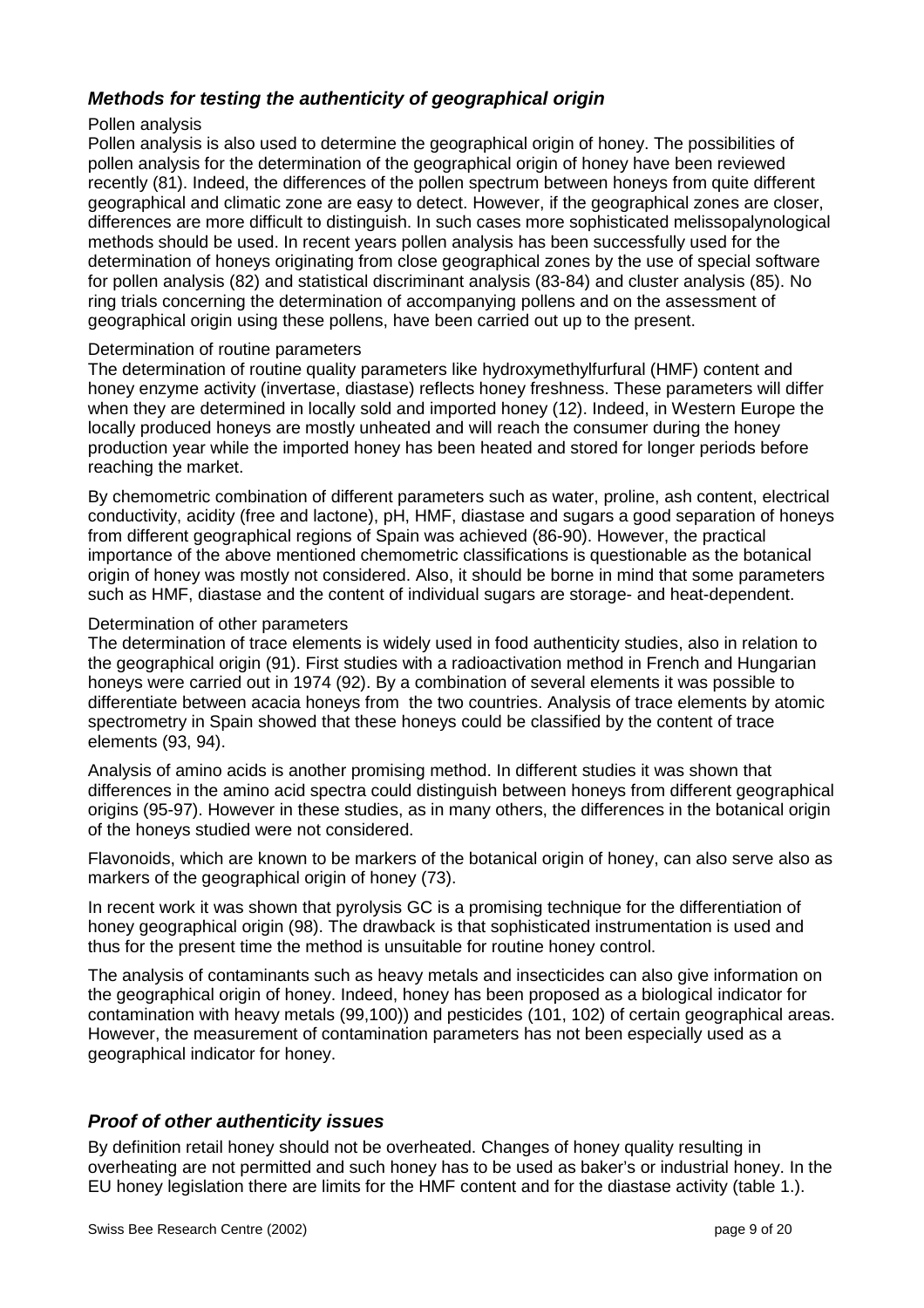Overheated honey is detected by measuring HMF, diastatase and invertase activity (1) (57). HMF is the better criterion, as honey enzyme activities vary considerably depending on the honey type. Some honeys, such as citrus, acacia etc., have naturally low enzyme levels and this must be taken into consideration when interpreting the results.

## **Conclusions**

Although there are powerful methods to prove honey adulteration, they have to be further improved in order to keep the image of honey as an authentic natural food.

Concerning the botanical origin of honey quality, criteria for the determination of unifloral honeys, based on a wide variety of commercially available unifloral honeys, should be developed. The International Honey Commission is working on a data bank for quality criteria of the most important European unifloral honeys. The use of SPME for the determination of honey volatiles and honey aroma should be developed as a tool for the determination of the botanical origin of honey.

Research on the determination of the geographical origin of honey is only at the beginning. There are promising methods which have to be tested with a much greater number of honeys. Here the chemometric evaluation of routine analytical data seems to be a promising method, which has to be further improved. Studies with stable isotope ratios other than carbon, such as the D/H ratio and the oxygen isotopes <sup>16</sup>*O* and <sup>18</sup>*O* may prove useful*.* However, it seems likely that some of the differences between honeys of different geographical origin are probably due to differences in the botanical origin. Model studies should be carried with the same unifloral honey coming from different geographical origins.

The present review can serve for the stimulation of further work on honey authenticity issues in the canton food laboratories. Projects on cheese and wine authenticity have been initiated in the framework of the Swiss Food Manual of the Federal Health Office. A project on honey authenticity has been submitted in the same framework.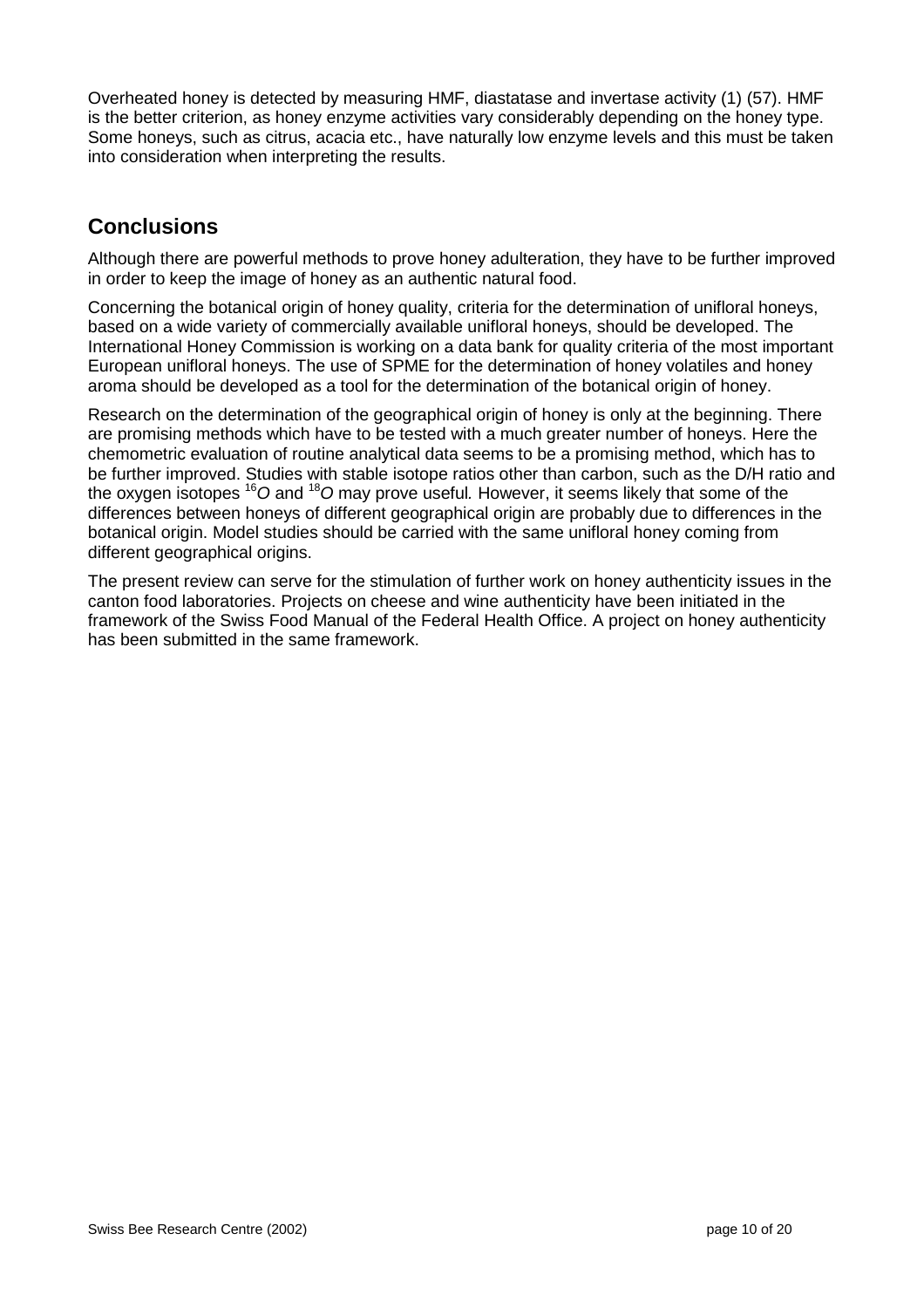## **Summary**

Honey is the only natural sweetener offered world-wide today, which has the status of being healthy for young and old. The authenticity of honey is defined by the Codex Alimentarius standard, the EU Honey Directive and the Swiss Food Directive. The Codex and the EU standards were recently revised. The changes in these standards, as well as their consequences for the Swiss Food Directive are discussed. The authenticity of honey has two different aspects: Authenticity in respect of honey production and authenticity in respect of descriptions such as geographical and botanical origin, 'natural', 'organic', 'raw' and 'harvested in the cold'. The objective of this review is to examine the different authenticity issues and the methods used to prove the authenticity of honey, in order to enable a successful authenticity testing.

## **Zusammenfassung**

Honig ist das einzige natürliche Süssungsmittel, welches weltweit das Image eines gesundheitsfördernden Lebensmittels für jung und alt hat. Die Honigauthentizität ist definiert im Codex Alimentarius Standard, der EU Honigverordnung und der schweizerischen Lebensmittelverordnung. Die Änderungen dieser kürzlich revidierten Codex und EU Honigverordnungen werden diskutiert, sowie die Konsequenzen für die Schweizerische Lebensmittelverordnung. Die Honigauthentizität hat zwei verschiedene Aspekte: Authentizität der Honigproduktion und Authentizität der Honigumschreibung, betreffend die botanischen und der geographischen Herkunft, sowie die Bezeichnungen "natürlich", "roh", "biologisch", "kaltgeschleudert". Das Ziel dieser Übersichtsarbeit ist, die verschiedenen Aspekte der Honigauthentizität und die Methoden, die für ihre Prüfung angewendet werden zu diskutieren, um eine erfolgversprechende Prüfung der Honigauthentizität zu ermöglichen.

## **Résumé**

Le miel est le seul édulcorant naturel mondialement reconnu pour ses propriétés bienfaitrices sur la santé aussi bien pour les jeunes que pour les personnes âgées. L'authenticité du miel est définie au sein des normes du Codex Alimentarius, dans la directive de l'UE relative au miel ainsi que dans l'ordonnance sur les denrées alimentaires. Les modifications issues de la révision récente des normes du Codex Alimentarius et de la directive de l'UE ainsi que les conséquences pour l'ordonnance sur les denrées alimentaires font l'objet de discussions. L'authenticité du miel comporte deux différents aspects: premièrement, l'authenticité de la production de miel et, deuxièmement, l'authenticité de la dénomination du miel par rapport à l'origine botanique et géographique ainsi qu'aux désignations "naturel", "brut", "biologique" et "extrait à froid". L'objectif de cette étude permettant d'avoir une vue d'ensemble consiste, sur la base des connaissances actuelles, à examiner les différents aspects de l'authenticité du miel et des méthodes utilisées pour sa détermination afin d'obtenir une détermination fiable.

## *Key words*

Honey, Authenticity, Production, Origin, Misdescription

After: Bogdanov S., Martin P., (2002) Honey authenticity, Mitteilungen aus dem Gebiete der Lebensmitteluntersuchung und Hygiene 93, 232-254.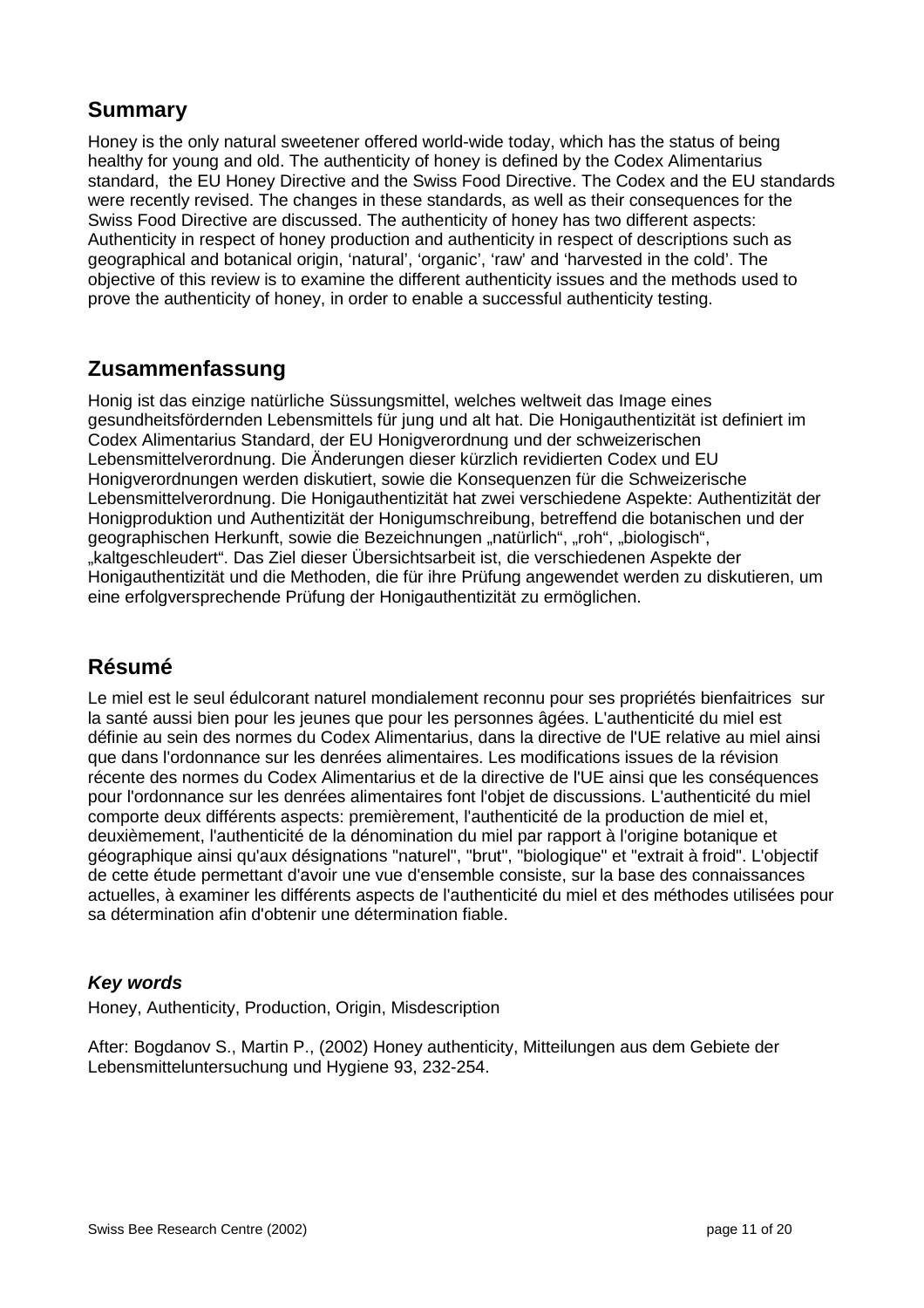## Table 1

#### **Honey standard of the Codex Alimentarius Sandard and EU Honey Directive: important new quality criteria.**

|                          | <b>Composition criteria</b>                                                                                                                                                                                                                   | Value                    |  |  |
|--------------------------|-----------------------------------------------------------------------------------------------------------------------------------------------------------------------------------------------------------------------------------------------|--------------------------|--|--|
| <b>Sugar content</b>     |                                                                                                                                                                                                                                               |                          |  |  |
|                          | Fructose and glucose content (sum of both)                                                                                                                                                                                                    |                          |  |  |
|                          | blossom honey                                                                                                                                                                                                                                 | not less than 60 g/100 g |  |  |
|                          | honeydew honey, blends of honeydew and blossom<br>honey                                                                                                                                                                                       | not less than 45 g/100 g |  |  |
| Sucrose                  |                                                                                                                                                                                                                                               |                          |  |  |
|                          | in general                                                                                                                                                                                                                                    | not more than 5 g/100 g  |  |  |
|                          | false acacia (Robinia pseudoacacia), alfaalfa (Medicago<br>sativa), Banksia (Banksia menziesi), French honeysuckle<br>(Hedysarum), red gum (Eucalyptus camadulensis),<br>leatherwood (Eucryphis lucida, Eucryphia milliganii),<br>Citrus spp. | not more than 10 g/100 g |  |  |
|                          | Lavender (Lavandula spp.), borage (Borago officinalis)                                                                                                                                                                                        | not more than 15 g/100 g |  |  |
|                          |                                                                                                                                                                                                                                               |                          |  |  |
|                          | <b>Moisture content</b>                                                                                                                                                                                                                       |                          |  |  |
|                          | in general                                                                                                                                                                                                                                    | not more than 20 %       |  |  |
|                          | heather (Calluna), EU, CA; baker's, EU                                                                                                                                                                                                        | not more than 22 %       |  |  |
|                          | baker's honey from heather (Calluna), EU                                                                                                                                                                                                      | not more than 25 %       |  |  |
|                          | <b>Electrical conductivity</b>                                                                                                                                                                                                                |                          |  |  |
| $\overline{\phantom{0}}$ | honey not listed below, and blends of these honeys                                                                                                                                                                                            | not more than 0.8 mS/cm  |  |  |
|                          | honeydew honey and chestnut honey and blends of<br>these except of those listed below                                                                                                                                                         | not less than 0.8 mS/cm  |  |  |
|                          | exceptions: strawberry tree (Arbutus unedo), bell heather<br>(Erica), eucalyptus, lime (Tilia spp.), heather (Calluna),<br>manuka or jelly bush (Leptospermum), tea tree<br>(Melaleuca spp.)                                                  |                          |  |  |
|                          | <b>Free acid</b>                                                                                                                                                                                                                              |                          |  |  |
|                          | in general                                                                                                                                                                                                                                    | not more than 50 meq/kg  |  |  |
|                          | baker's honey (only EU Directive)                                                                                                                                                                                                             | not more than 80 meq/kg  |  |  |
|                          | Diastase activity* (Schade units)                                                                                                                                                                                                             |                          |  |  |
|                          | In general; except baker's honey (EU)                                                                                                                                                                                                         | not less than 8          |  |  |
|                          | Honey with low natural enzyme content (e.g. citrus<br>honey) and an HMF content of not more than 15 mg/kg                                                                                                                                     | not less than 3          |  |  |
| <b>HMF*</b>              |                                                                                                                                                                                                                                               |                          |  |  |
|                          | In general; except baker's honey (EU Directive)                                                                                                                                                                                               | 40 mg/kg                 |  |  |
|                          | Honey of declared origin from regions with tropical<br>regions with tropical climates and blends of these honeys                                                                                                                              | 80 mg/kg                 |  |  |
|                          |                                                                                                                                                                                                                                               |                          |  |  |

\*- determined after processing and blending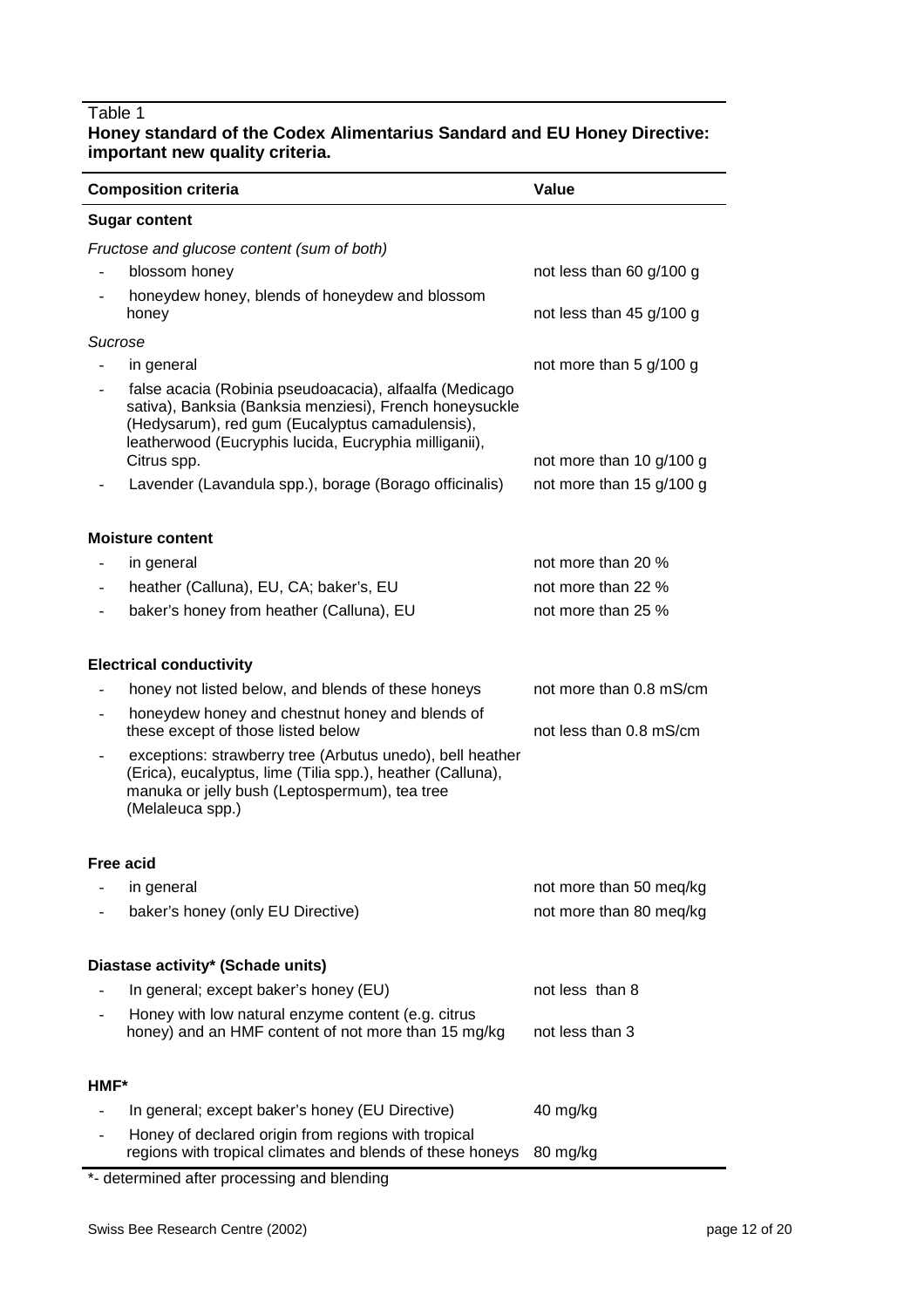### Table 2. **Methods for testing of authenticity issues due to improper production, processing and storage**

| <b>Method, principle</b>                                                                                                                                         | <b>Status, remarks</b>                       |
|------------------------------------------------------------------------------------------------------------------------------------------------------------------|----------------------------------------------|
| Detection of sugar cane adulteration<br>Detection of specific microscopically visible constituents of<br>cane sugar<br>determination of ${}^{13}C/{}^{2}C$ ratio | screening<br>definite procedure              |
| Detection of adulteration by maize syrups<br>determination of 13C/12C ratio<br>determination of specific sugars                                                  | definite procedure<br>methods not conclusive |
| Detection of sugar adulteration by feeding sucrose                                                                                                               | screening                                    |
| measurement of sucrose, erlose content                                                                                                                           | screening                                    |
| measurement of proline content                                                                                                                                   | used only in Russia, to be                   |
| determination of bisulfite sugar derivatives                                                                                                                     | tested                                       |
| Detection of beet sugar adulteration                                                                                                                             | research results, to be tested               |
| FTIR spectroscopy                                                                                                                                                | for routine use                              |
| Detection of improper water removal and of fermentation                                                                                                          | limits are not established                   |
| off taste, yeast count, glycerol and ethanol                                                                                                                     | internationally                              |
| Detection of overheating and storage defects                                                                                                                     | limits according to CA, EU-                  |
| measurement of HMF, diastase and invertase activity                                                                                                              | Directive or Swiss Food Manual               |

For references and discussion of methods see text.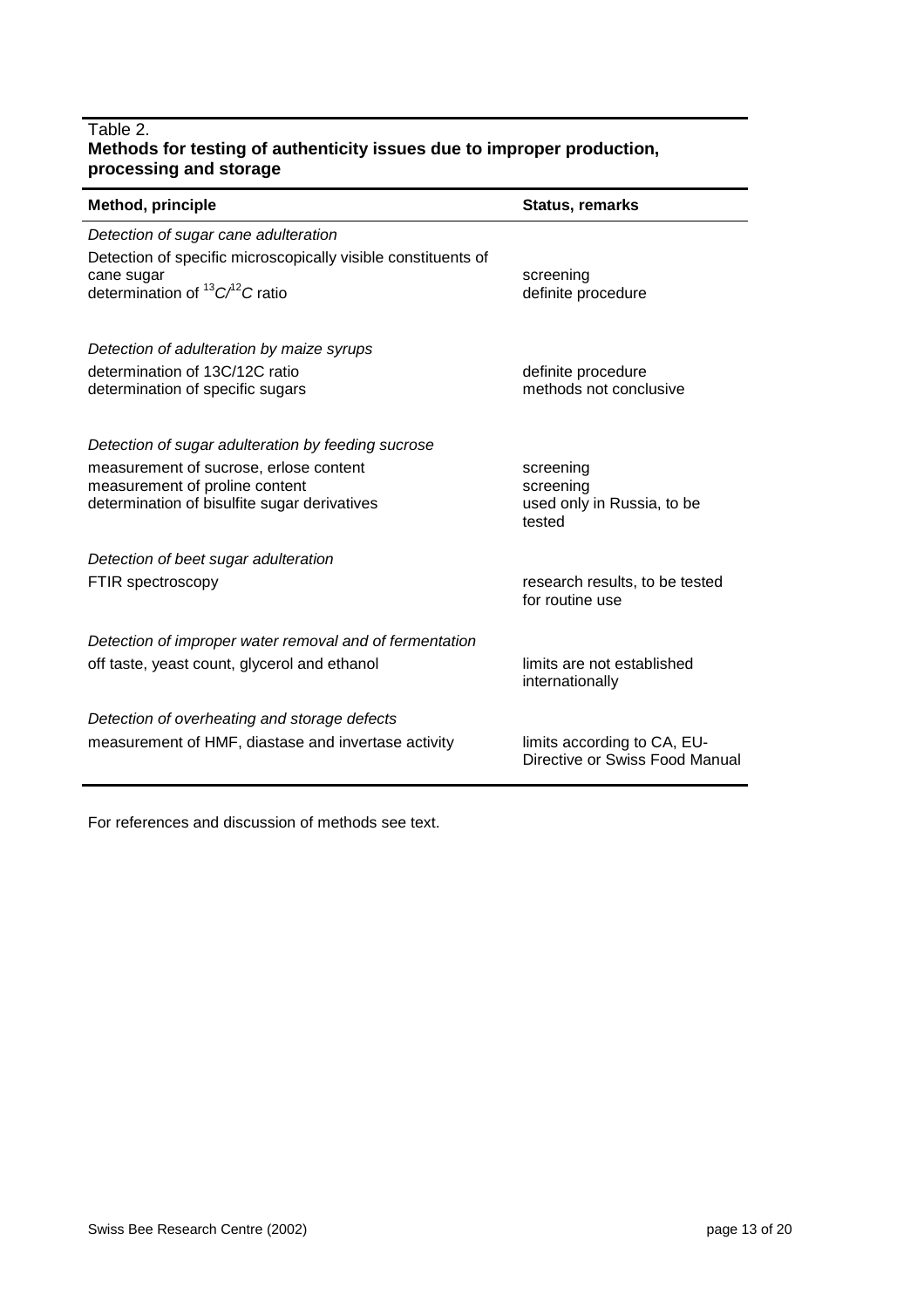| Table 3. |                                                         |  |
|----------|---------------------------------------------------------|--|
|          | Methods for testing of authenticity of botanical origin |  |

| <b>Method, principle</b>                                                               | <b>Status, remarks</b>                                                          |  |  |  |
|----------------------------------------------------------------------------------------|---------------------------------------------------------------------------------|--|--|--|
| Pollen analysis                                                                        |                                                                                 |  |  |  |
| classical and statistical assessment of data                                           | used for routine control, to be used<br>together with chemical parameters       |  |  |  |
| Sensory analysis                                                                       | specialised personnel necessary                                                 |  |  |  |
| Determination of routine parameters                                                    |                                                                                 |  |  |  |
| e.g. electrical conductivity, fructose and glucose<br>content (fructose/glucose ratio) | used for routine control together with<br>pollen and sensory analysis           |  |  |  |
| Chemometric evaluation of routine parameters                                           | used predominantly in research                                                  |  |  |  |
| Determination of aroma compounds                                                       |                                                                                 |  |  |  |
| volatiles: dynamic head space<br>volatiles: SPME<br>flavonoids: HPLC                   | all methods used predominantly in<br>research, routine testing not carried out. |  |  |  |
| Determination of other minor components                                                |                                                                                 |  |  |  |
| amino acids<br>trace elements                                                          | methods used in research, routine<br>testing not carried out.                   |  |  |  |

For references and discussion of methods see text.

#### Table 4 **Methods for testing of authenticity of geographical origin**

| <b>Method, principle</b>                                                               | <b>Status, Remarks</b>                                   |
|----------------------------------------------------------------------------------------|----------------------------------------------------------|
| Classical pollen analysis                                                              | used for routine control, not tested with<br>ring trials |
| Chemometric evaluation of routine chemical<br>parameters                               |                                                          |
| e.g. pH, acidity, electrical conductivity, fructose,<br>glucose etc.                   | used only in research investigations                     |
| Determination of other minor components<br>amino acids<br>trace elements<br>flavonoids | all methods used only in research<br>investigations      |

For references and discussion of methods see text.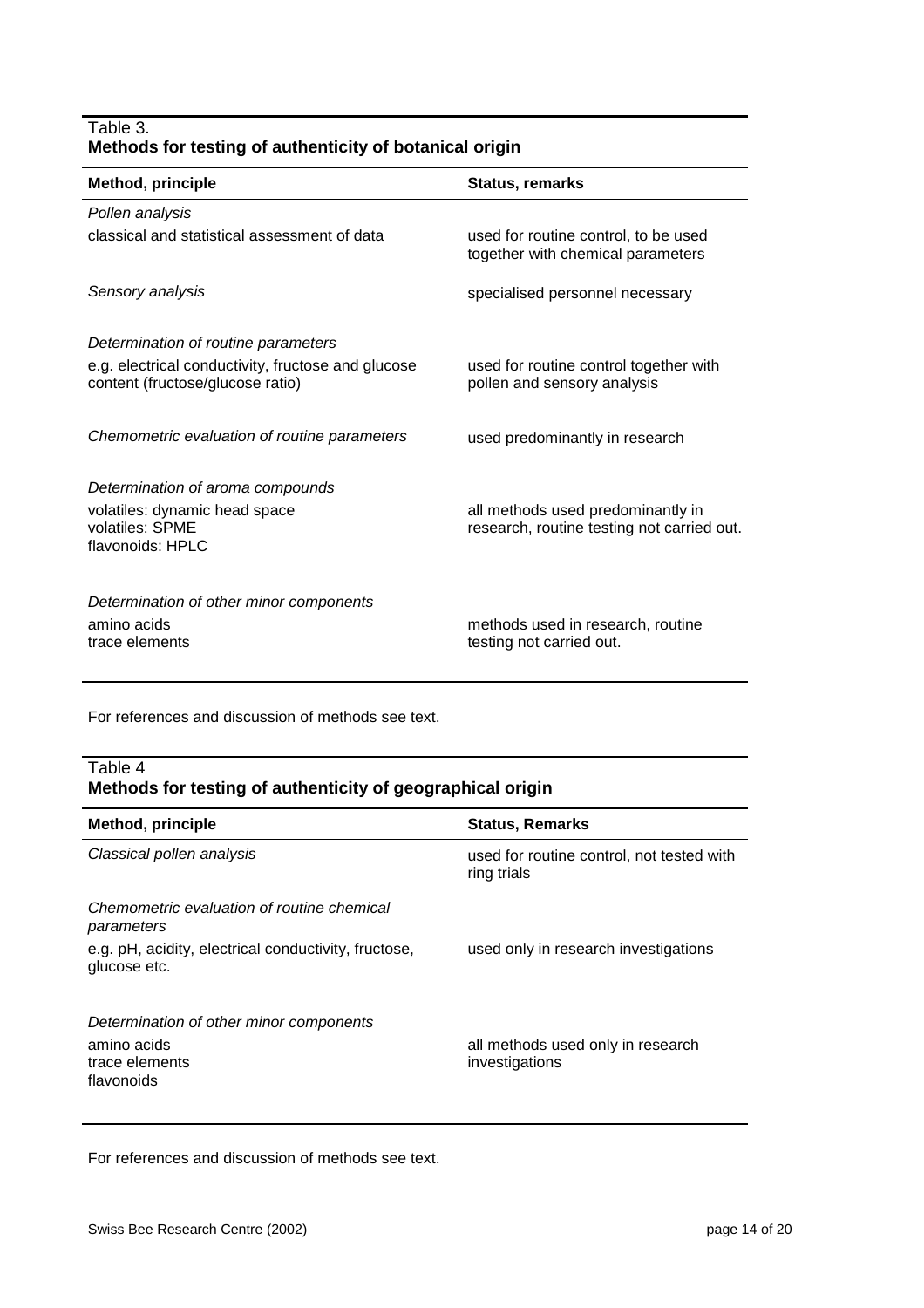#### **References**

- 1 *Anonymous*: Kapitel 23 A, Honig. Schweizerisches Lebensmittelbuch (1995).
- 2 *Crane, E*.:A book of honey. Oxford University Press, Oxford, New York, Toronto, Melbourne 1975.
- 3 *Lipp, J., Zander, E. und Koch, A.:* Der Honig. Eugen Ulmer, Stuttgart 1994.
- 4 *Codex Alimentarius*: Draft revised standard for honey (at step 10 of the Codex procedure). Alinorm 01/25 19-26 (2001).
- 5 *EU Council*: Council Directive 2001/110/EC of 20 December 2001 relating to honey. Official Journal of the European Communities **L10**, 47-52 (2002 ).
- 6 *Bogdanov, S., Lüllmann, C., Martin, P., von der Ohe, W. , Russmann, H., Vorwohl, G., Persano Oddo, L., Sabatini, A. G., Marcazzan, G. L., Piro, R., Flamini, C., Morlot, M., Lheretier, J., Borneck, R., Marioleas, P., Tsigouri, A., Kerkvliet, J., Ortiz, A., Ivanov, T., D'Arcy, B., Mossel, B. and Vit, P.*: Honey quality, methods of analysis and international regulatory standards: review of the work of the International Honey Commission. Mitt. Lebensm. Hyg. **90**, 108-125 (1999).
- 7 *Martin, P., Sharman, M. and Scotter C.N.G*.:Honey product definition and manifacturing processes. In: Food authenticity - issues and methodologies, 169-182. Eurofins Scientific, 1998.
- 8 Molan, P.: Authenticity of honey, food authentication. In: Ashhurst, P.R. and Dennis, M.(eds), 259-303, Blackie, London, 1996.
- 9 *Singhal R., Kulkarni, P. und Rege, D.* In: Honey, quality criteria. Handbook of indices of food quality and authenticity, 358-385, Woodhead publishing ltd, Cambridge, England, 1997.
- 10 *Anklam, E.*: A review of the analytical methods to determine the geographical and botanical origin of honey. Food Chem. **63**, 549-562 (1998).
- 11 *Townsend, G. F.*: Processing and storing liquid honey. In: Crane E.: Book of honey, 269-292, Oxford University Press, Oxford, New York, Toronto, Melbourne 1975.
- 12 *Bogdanov, S., Rieder, K. und Rüegg, M.* Neue Qualitätskriterien bei Honiguntersuchungen. Apidologie **18**, 267-278 (1987).
- 13 *Dyce, E.*: Producing finely granulated or creamed honey. In: Crane E.: A book of honey. 293- 306, Oxford University Press, Oxford, New York, Toronto, Melbourne 1975.
- 14 *SPMF*: Der Skandal der Honigverfälschung. Ein weltweiter Betrug Hauptangeklagter: China. Imkerei-Technik Magazin 14-24 (1998).
- 15 *White, J. W.*: Isotope ratio testing of honey: Demystifying the internal standard test. Am. Bee J. **140**, 318-321 (2000).
- 16 *Stephen, W. A.*: The relationship of moisture content and yeast count in honey fermentation. Sci. Agricult. **26**, 258-264 (1946).
- 17 *Russmann, H.*: Hefen und Glycerin in Blütenhonigen Nachweis einer Gärung oder einer abgestoppten Gärung. Lebensmittelchemie **52**, 116-117 (1998).
- 18 *Papoff, C. M., Floris, I. e Farris G. A.*: Contenuto di etanolo e fermentazione da lieviti nel miele. Apicolt. Moderno **87**, 123-126 (1996).
- 19 *Talpay, B.*: Spezifikationen für Trachthonige. Dtsch. Lebensm. Rundsch. **81**, 148-152 (1985).
- 20 *Accorti, M., Persano Oddo L., Piazza M. G. e Sabatini A. G.*: Schede di caratterizzazione delle principali qualita di miele Italiano. Apicoltura **2**, 1-35 (1986).
- 21 *EU*: Council Regulation No 1804 On organic farming, Chapter Beekeeping and Beekeeping Products. Off. J. Eur. Comm. of 19 July 1999, L 222, C. Bruxelles, Belgium. (1999).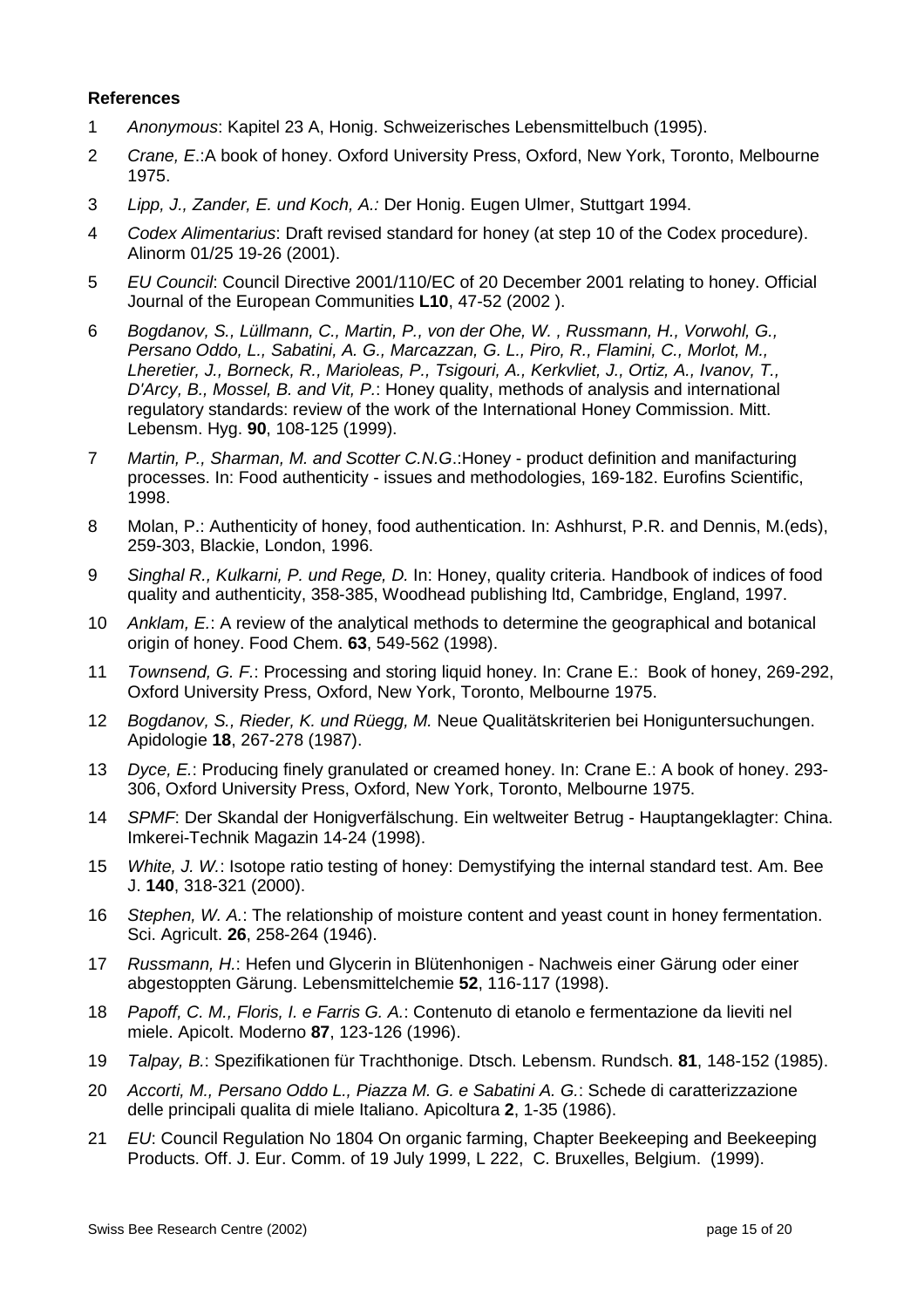- 22 *Anonymous*: Verordnung des EVD über die biologische Landwirtschaft, vom 22. September 1997 (Stand am 12. Februar 2002), 2. Abschnitt:Bestimmungen an die Bienenhaltung und Imkereierzeugnisse. Schweiz. Eidgenössischses Volkswirtschaftliches Departement 2002.
- 23 *EU*: Application for registration of a certificate of specific character, Council Regulation No.2082/92. Off. J. Eur. Comm. **C 63**, 23-24 (2002).
- 24 *Duisberg, H. und Hadorn, H.*: Welche Anforderungen sind an Handelshonige zu stellen? Mitt. Lebensm. Hyg. **57**, 386-407 (1966).
- 25 *Brookes, S. T., Barrie, A. and Davies, J. E.*: A rapid 13C/12C test for determination of corn syrups in honey. J. Ass. Off. Anal. Chem. **74**, 627-629 (1991).
- 26 *White, J. W. and Doner, L. W.* Mass spectrometric detection of high-fructose corn sirup in honey by use of 13C/12C ratio: Collaborative study . J. Ass. Off. Anal. Chem. **61**, 746-750 (1978).
- 27 *Rossmann, A., Lüllmann, C. und Schmidt, H. L.*: Massenspektrometrische Kohlenstoff- und Wasserstoff-Isotopen-Verhältnismessung zur Authentizitätsprüfung bei Honigen. Z. Lebensm. Unters. Forsch. **195**, 307-311 (1992).
- 28 *White, J. W.*: Internal standard stable carbon isotope ratio method for determination of C-4 plant sugars in honey: Collaborative study, and evaluation of improved protein preparation procedure. J. Ass. Off. Anal. Chem**. 75**, 543-548 (1992).
- 29 *White, J. W., Winters, K., Martin, P. and Rossmann A.*: Stable carbon isotope ratio analysis of honey: Validation of internal standard procedure for worldwide application. J. Ass. Off. Anal. Chem. **81**, 610-619 (1998).
- 30 *Lindner, P., Bermann, E. and Gamarnik, B.*: Characterization of citrus honey by deuterium NMR. J. Agr. Food Chem. **44**, 139-140 (1996).
- 31 *Giraudon, S., Danzart, M. and Merle, M. H.*: Deuterium nuclear magnetic resonance spectroscopy and stable carbon isotope ratio analysis/mass spectrometry of certain monofloral honeys. J. Ass. Off. Anal. Chem. **83**, 1401-1409 (2000).
- 32 *Floris, I., Vacca, V., Franco, M. A., Del Caro, A., Marras, P. M. e Reniero, F.*: Fenoli totali e rapporto isotopico 13C/12C di mieli uniflorali della Sardegna. Apicoltura **9**, 119-133 (1994).
- 33 *Serra Bonvehi, J. and Coll, F. V.*: Determination of stable carbon isotope ratio delta c-13 by mass spectrometry in spanish honeys. Food Sci. Techn. Intern. **1**, 25-28 (1995).
- 34 *Cienfuegos, E., Casar, I. and Morales, P.*: Carbon isotopic composition of Mexican honey. J. Apic. Res. **36**, 169-179 (1997).
- 35 *Muro, N., Torregrosa, M., Blanch, A. and Ruperez, M.*: Studies of honey authenticity using mass spectroscopy of carbon isotope ratio and its relation to other physicochemical paramameters, Alim. Equipos Tecnol. **18,** 75-78 (1999).
- 36 *Prodolliet, J. and Hischenhuber, C.*: Food authentication by carbohydrate chromatography. Z. Lebensm. -Unters. -Forsch A **207**, 1-12 (1998).
- 37 *Doner, L. W., Kushnir, I. and White, J. W.*: Assuring the quality of honey. Is it honey or syrup? Anal. Chem. **51**, 224-232 (1979).
- 38 *Allegretti, M., Ambrosoli, G. e Cantoni, C.*: Individuazione dell'isoglucosio nel miele. Industrie alimentari 566-573 (1987).
- 39 *Lipp, J., Ziegler, H. and Conrady, E.*: Detection of high fructose- and other syrups in honey using high-pressure liquid chromatography. Nachweis von Honigfructose- und anderen Sirupen in Honig mit HPLC. Z. Lebensm. Unters. Forsch. **187**, 334-338 (1988).
- 40 *Swallow, K. W. and Low, N. H.*: Determination of honey authenticity by anion-exchange liquid chromatography. J. Ass. Off. Anal. Chem. **77**, 695-702 (1994).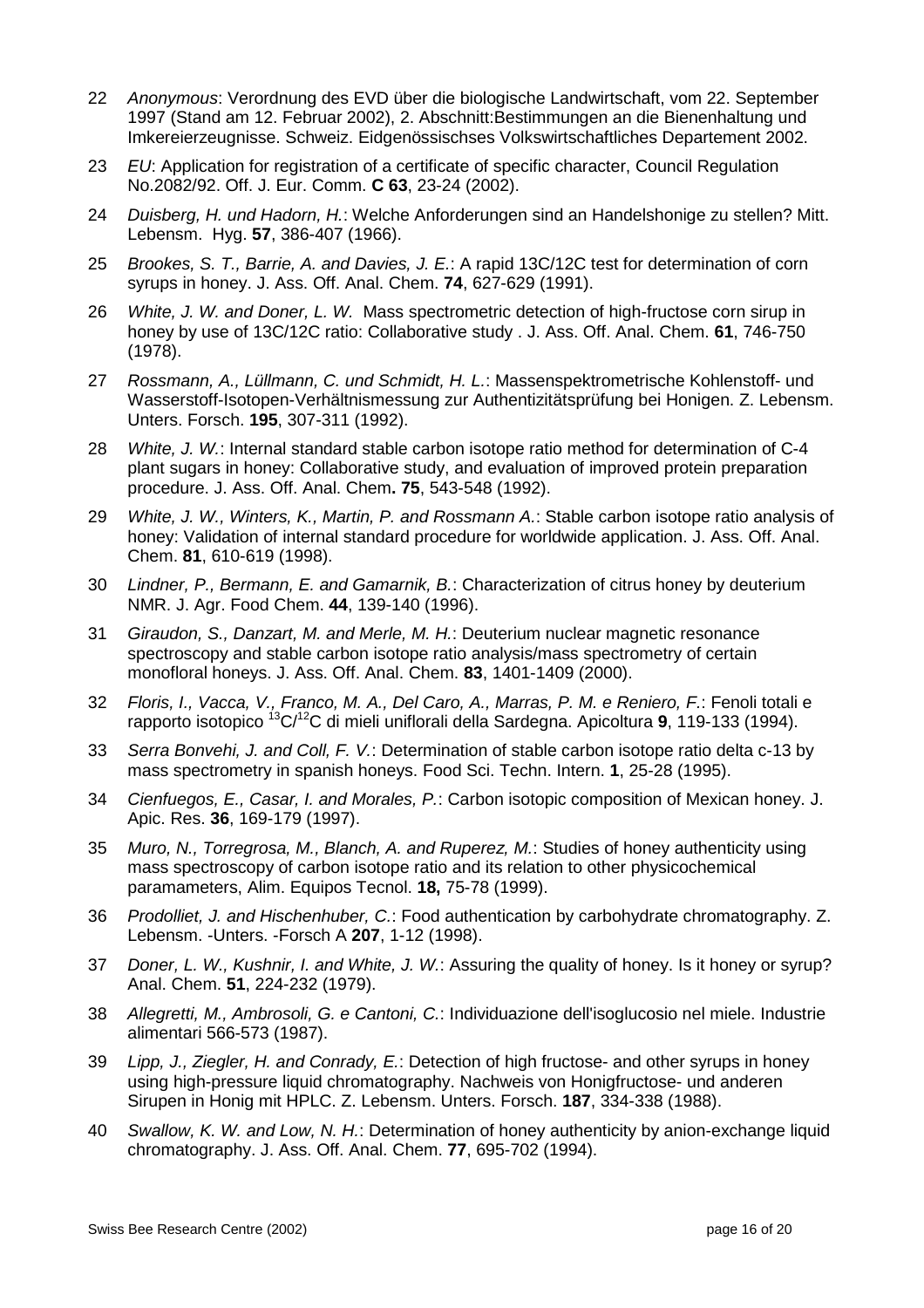- 41 *Low, N. and South, W.*: Determination of honey authenticity by capillary gas chromatography. J. Assoc. Off. Anal. Chem. Int. **78**, 1106-1113 (1995).
- 42 *Alamanni, M. C.*: Indagine sulla presenza di isoglucosio in campioni di miele sardo. La Rivista Soc. Ital. Sci. Aliment. **24**, 517-522 (1995).
- 43 *Corradini, C., Canali,A., Cavazza, A., Cogliandro, R. and Nicoletti, I.*: Determination of honey authenticity and its botanical origin by miscelar electrokinetic chromatography and HPLC. Euro Food Chem IX, Autheticity and adulteration of food, the analytical approach, Interlaken 664-670 (1997).
- 44 *Mazzoni, V., Bradesi, P., Casanova, T. and Casanova, J.*: Direct qualitative and quantitative analysis of carbohydrate mixtures using <sup>13</sup>C NMR spectroscopy: application to honey. Magn. Res. Chem. **35**, 81-90 (1997).
- 45 *Kerkvliet, J. D. and Meijer, H. A. J.*: Adulteration of honey: relation between microscopic analysis and deltaC-13 measurements. Apidologie **31**, 717-726 (2000).
- 46 *Von der Ohe, W., Dustmann, J. H. und von der Ohe, K.*: Prolin als Kriterium der Reife des Honigs. Dtsch. Lebensm. Rundsch. **87**, 383-386 (1991).
- 47 *Deifel, A., Gierschner, K. und Vorwohl, G.*: Saccharose in Honig: Saccharose und deren Transglycosidierungsprodukte in natürlichen und Zuckerfütterungshonigen. Dtsch. Lebensm. Rundsch. **81**, 356-362 (1985).
- 48 *Sabatini, A. G., Persano, O. L., Piazza, M. G., Accorti, M. and Marcazzan, G.*: Glucide spectrum in the main Italian unifloral honeys. II. Di- and trisaccharides. Apicoltura **6**, 63-70 (1990).
- 49 *Chepurnoi, I. P. and Dmitrenko, A. S.*: Method for testing of honey adulteration by sucrose (in Russian) USSR Patent, SU 1 281 233 A (1987).
- 50 *Sivakesava, S. and Irudayaraj, J.*: Detection of inverted beet sugar adulteration of honey by FTIR spectroscopy. J. Sci. Food and Agric. **81**, 683-690 ( 2001).
- 51 *Beckh, G. and Lüllmann, C.*: Natürliche Bestandteile des Honigs Hefen und deren Stoffwechselprodukte. Tel 1: Hefegehalt. Dtsch. Lebensm. Rundsch. **95**, 457-463 (1999).
- 52 *Huidobro, J. F., Rea, M. E., Branquinho de Andrade P. C., Sancho, M. T., Muniategui, S. and Simal-Lozano, J.*: Enzymatic determination of glycerol in honey. J. Agr. Food Chem. **41**, 557- 559 (1993).
- 53 *Huidobro, J. F., Rea, M. E., de Andrade, P. C. B., Sanchez, M. P., Sancho, M. T., Muniategui, S. and Simal-Lozano, J.*: Enzymatic determination of primary normal alcohols as apparent ethanol content in honey. J. Agr. Food Chem. **42**, 1975-1978 (1994).
- 54 *Floris, I., Satta, A., Carpana, E. and Sabatini, A. G.:* The ethanol content as a usiful parameter for the identification of honey. Symposio Il Ruol della Recerca in Apicoltura, Bologna, 2002.
- 55 *Louveaux, J., Maurizio, A. and Vorwohl, G.*: Methods of melissopalynology. Bee World **59**, 139-162 (1978).
- 56 *Behm, F., Ohe, K. v. d. und Henrich, W.*: Zuverlässigkeit der Pollenanalyse von Honig: Bestimmung der Pollenhaufigkeit. Dtsch. Lebensm. Rundsch. **92**, 183-188 (1996).
- 57 *Bogdanov, S., Martin, P. and Lüllmann, C.*: Harmonised methods of the European honey commission. Apidologie 1-59 (1997).
- 58 *Bogdanov, S.*: Charakterisierung von Schweizer Sortenhonigen. Agrarforschung **4**, 427-430 (1997).
- 59 *Vinci, G., Carunchio, F., D' Ascenzo, F., Ruggieri, R. and Tarola, A.*: Chemical composition (water, sugars, HMF, N) of different botanical origin honey samples: a statistical evaluation.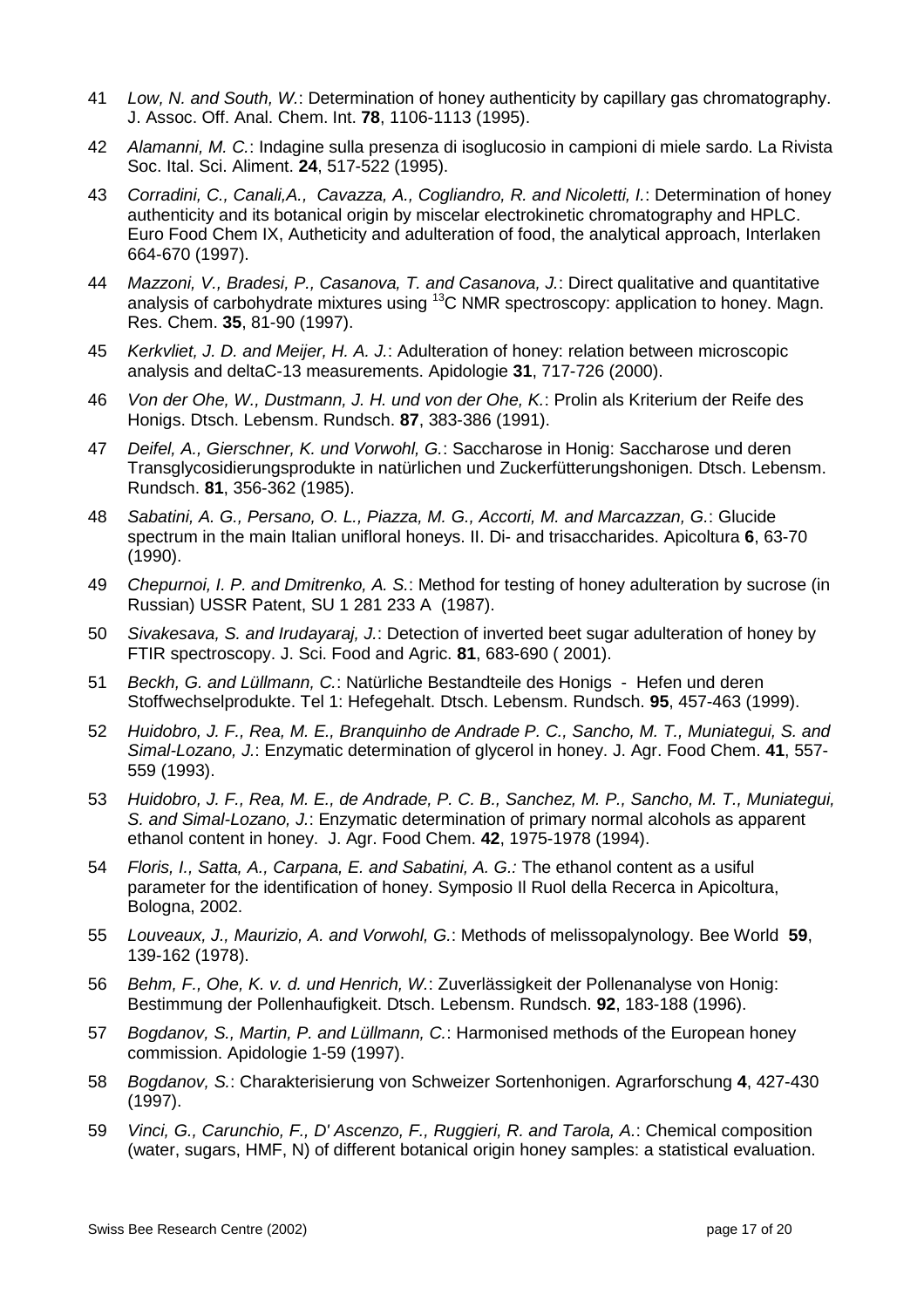Euro Food Chem IX, Autheticity and adulteration of food, the analytical approach, Interlaken 671-676 (1997).

- 60 *Piro, R., Guidetti, G., Persano, L. and Piazza, M.*: Mathematical diagnosis of unifloral honeys. Symposium "Il Ruolo della ricerca in apicoltura" Bologna, 235-240 2002.
- 61 *Kirkwood, K. C., Mitchell, T. J. and Smith, D.*: An examination of the occurrence of honeydew in honey. Analyst **85**, 412-416 (1960).
- 62 *Horvath, K. and Molnar, I.*: Simultaneous quantitation of mono-, di- and trisaccharides by GC-MS of their TMS ether oxime derivatives in honey. Chromatographia **45**, 328-335 (1997).
- 63 Radovic, B., W.R., Parker, I., Sharman, M., Geiss, H. and Anklam, A., Contribution of high temperature gas chromatographic analysis of oligosaccharides and ion chromatographic cations and anions to authenticity testing of honey, Dtsch. Lebensm. Rundsch. **97**, 380- 384(2001).
- 64 *Goodall, I., Dennis, M. J., Parker, I. and Sharman, M.*: Contribution of high-performance liquid chromatographic analysis of carbohydrates to authenticity testing of honey. J. Chrom. A **706**, 353-359 (1995).
- 65 *Mateo, R. and Bosch-Reig, F.*: Sugar profiles of Spanish unifloral honeys. Food Chem. **60**, 33-41 (1997).
- 66 Da Costa, L., Trugo, L., Quintero, L., Barth, O., Dutra, V. and De Maria, C.: Determination of oligosaccharides in Brazilian honeys of different botanical origin. Food Chem. **70** 93-98. (2000).
- 67 *Low, N. H., Nelson, D. L. and Sporns, P.*: Carbohydrate analysis of western Canadian honeys and their nectar sources to determine the origin of honey oligosaccharides. J Apic Res **27**, 245-251 (1988).
- 68 *Bouseta, A., Collin, S. and Dufour, J. P.*: Characteristic aroma profiles of unifloral honeys obtained with a dynamic headspace GC-MS system. J. Apic. Res. **31**, 96-109 (1992).
- 69 *Barcarolo, R., Centeleghe, M., Zanatta, P. and Conte, L. S.*: GC-MS coupled with head space sampling with reverse carrier flow in sampling step applied to honey characterization. 5th International Symposium of Hyphenated Technique in Chromatography, Bruges, Belgium, 11- 21 (1998).
- 70 *Radovic, B. S., Careri, M., Mangia, A., Musci, M., Gerboles, M. and Anklam, E.*: Contribution of dynamic headspace GC-MS analysis of aroma compounds to authenticity testing of honey. Food Chemistry **72**, 511-520 (2001).
- 71 *Guidotti, M. and Vitali, M.*: Identification of volatile organic compounds present in different honeys through SPME and GC/MS. Industrie Alimentari **37**, 351-353 (1998).
- 72 *Conte, L., Piasenzotto, Bogdanov, S., Rouff, K., Sanz, J. and Denemont, J.*: Determination of honey volatiles in relation to their botanical origin. Symposium "Il Ruolo della ricerca in apicoltura", Bologna, 247-252 (2002).
- 73 *Tomas-Barberan, F. A., Martos, I., Ferreres, F., Radovic, B. S. and Anklam, E.*: HPLC flavonoid profiles as markers for the botanical origin of European unifloral honeys. J. Sci. Food Agr. **81**, 485-496 (2001).
- 74 *Bosi, G. and Battaglini, M.*: Gas chromatographic analysis of free and protein amino acids in some unifloral honeys. J. Apicult. Res. **17**, 152-166 (1978).
- 75 *Pirini, A., Conte, L., Francioso, O. and Lerkcer, G.*: Capillary gas chromatographic determination of free amino acids in honey as means of discrimination between botanical sources. J. High Res. Chromat. **15**, 165-170 (1992).
- 76 *Sanchez, M. D., Huidobro, J. F., Mato, I., Muniategui, S. and Sancho M. T.*: Correlation between proline content of honeys and botanical origin. Dtsch. Lebensm. Rundsch. **97**, 171- 175 (2001).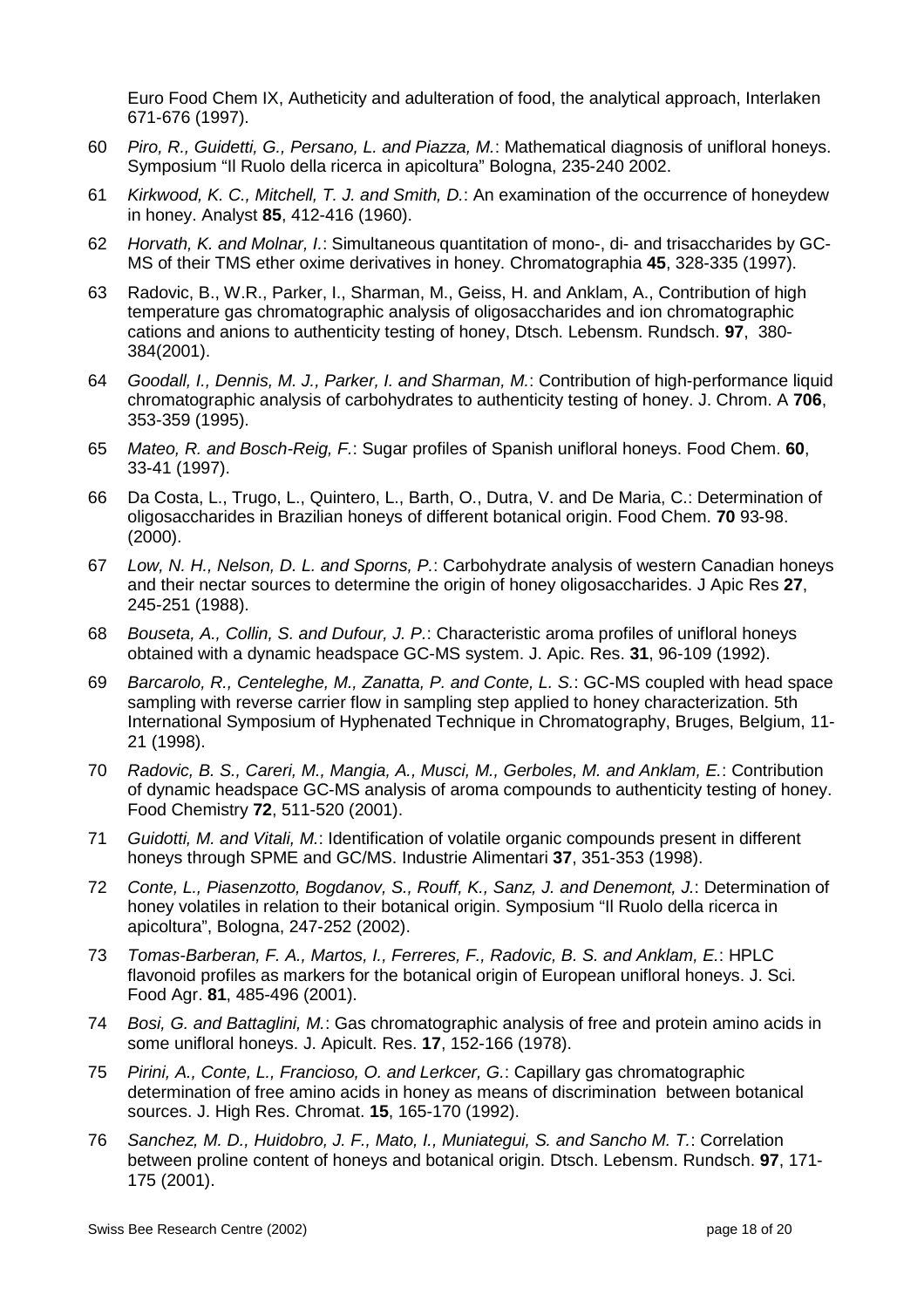- 77 *Ivanov, T. and Chervenakova, Y.*: Content of some macro-, oligo- and microelements in bee honey, royal jelly and pollen. Animal Science (Bulg.) **21**, 65-69 (1984).
- 78 *Feller-Demalsy, M. J., Vincent, B. and Beaulieu, F.*: Mineral content and geographical origin of Canadian honeys. Apidologie **20**, 77-91 (1989).
- 79 *Bengsch, E.*: Spurenelemente in Bienenprodukten fördern die Gesundheit. Allg Dtsch Imkerztg **27**, 12-14 (1993).
- 80 *Conte, L. S., Miorini, M., Giomo, A., Bertacco, G. and Zironi, R.*: Evaluation of some fixed components for unifloral honey characterisation. J. Agr. Food Chem. **46**, 1844-1849 (1998).
- 81 *Piana, M. L.*: La determinazione dell'origine geografica nel miele e le frodi collegate. Apis **5**, 8-17 (1997).
- 82 *Battesti, M. et Goeury, C.*: Efficacité de l'analyse mélitopalynologique quantitative pour la certification des origines géographique et botanique des miels: le modele des miels corses. Revue Paleobo. Palynol. **75**, 77-102 (1992).
- 83 *Sancho, M. T., Muniategui, S., Huidobro, J. F. and Simal-Lozano, J.*: Discriminant analysis of pollen spectra of Basque Country (northern Spain) honeys. J. Apicult. Res. **30**, 162-167 (1991).
- 84 *Floris, I. and Satta, A.*: Approach to the diagnostics of the botanical and geographical origin of honey. Symposium "Il ruolo della ricerca in apicoltura" Bologna. 229-234 (2002).
- 85 *Ferrazzi, P. and Medrzycki, P.*: First approach of application of cluster analysis of melissopalynological data for the determination of the geographical origin of honey. Symposium "Il ruolo della ricerca in apicoltura" Bologna, 223-228 (2002).
- 86 *Pena Crecente, R. and Herrero Latorre, C.*: Pattern recognition analysis applied to classification of honeys from two geographic origins. J. Agr. Food Chem. **41**, 560-564 (1993).
- 87 *Sanz, S., Perez, C., Herrera, A., Sanz, M. and Juan, T.*: Application of a statistical approach to the classification of honey by geographic origin. J. Sci. Food Agr. **69**, 135-140 (1995).
- 88 *Lopez, B., Latorre, M., Fernandez, M., Garcia, M., Garcia, S. and Herrero, C*.: Chemometric classification of honey according to their type based on quality control data, Food Chemistry **55**, 281-287 (1996).
- 89 *Gonzales Paramas, A. M., Gomez Barez, J. A., Garcia Villanova, R. J., Rivas Pala, T., Ardanuy Albajar, R. and Sanchez, J.*: Geographical discrimination of honeys by using mineral composition and common chemical quality parameters. J. Sci. Food and Agr. **80**, 157-165 (2000).
- 90 *Barez, J. A. G., Garcia Villanova, R. J., Garcia, S. E., Pala T. R., Paramas, A. M. G. and Sanchez J. S.*: Geographical discrimination of honeys through the employment of sugar patterns and common chemical quality parameters. Eur. Food Res. Techn. **210**, 437-444 (2000).
- 91 *Crews, H. M.*: Trace elements analysis for food authenticity. In: Ashhurst, P., Dennis,M. eds. Analytical methods of food authentication 270-291, Blackie, London 1998.
- 92 *Lasceve, G. and Gonnet, M.*: Analyse par radioactivation du contenu minéral d'un miel. Possibilité de préciser son origine géographique. Apidologie **5**, 201-223 (1974).
- 93 *Latorre, M. J., Pena, R., Pita, C., Botana, A., Garcia, S. and Herrero, C.*: Chemometric classification of honeys according to their type. II. Metal content data. Food Chemistry **66**, 263-268 (1999).
- 94 *Paramas, A. M. G., Barez J. A. G., Garcia Villanova, R. J., Pala T. R., Albajar, R. A. and Sanchez, J. S.*: Geographical discrimination of honeys by using mineral composition and common chemical quality parameters. J. Sci. Food Agr. **80**, 157-165 (2000).